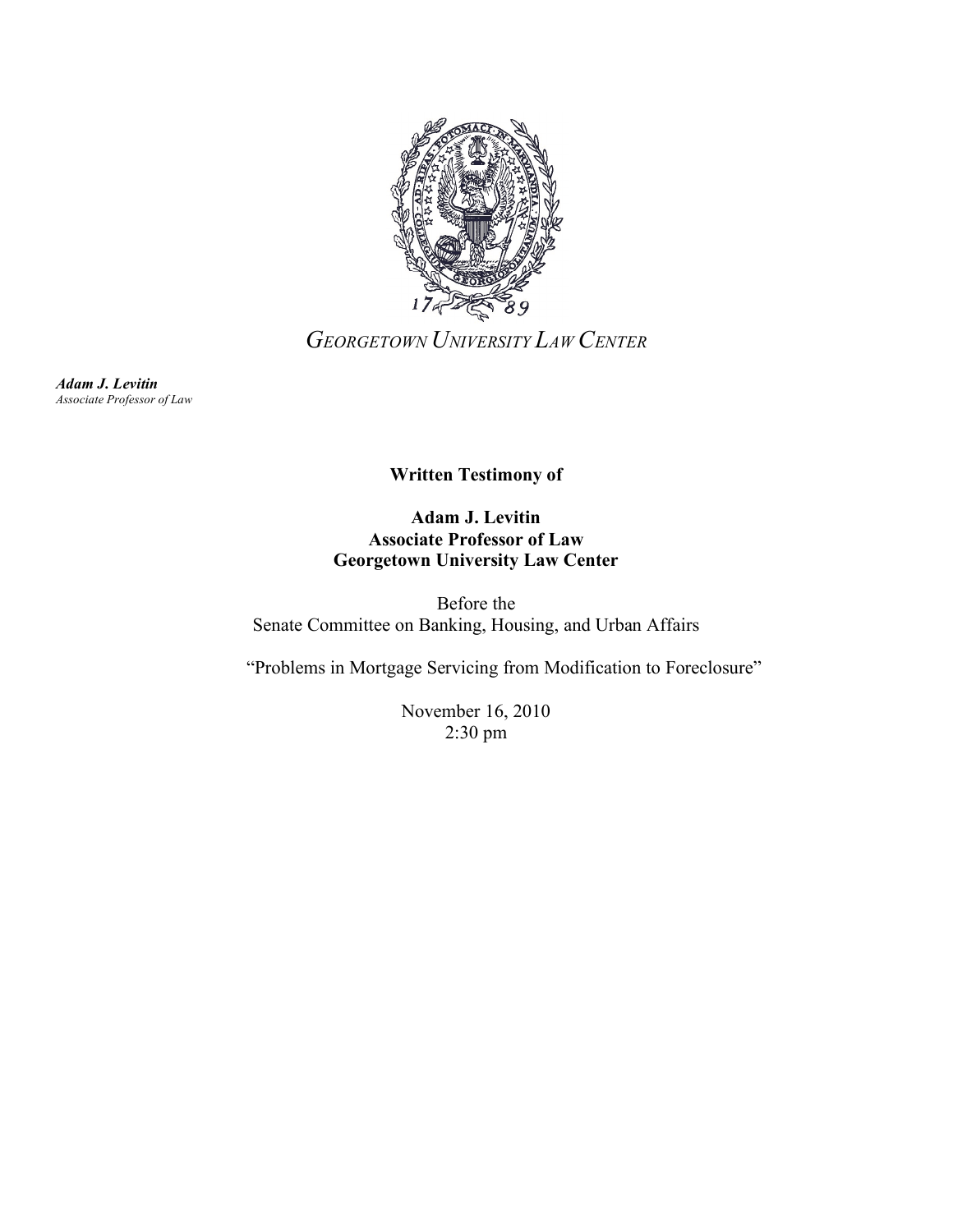#### **Witness Background Statement**

**Adam J. Levitin** in an Associate Professor of Law at the Georgetown University Law Center, in Washington, D.C., and Robert Zinman Scholar in Residence at the American Bankruptcy Institute. He also serves as Special Counsel to the Congressional Oversight Panel, and has been the Robert Zinman Scholar in Residence at the American Bankruptcy Institute.

Before joining the Georgetown faculty, Professor Levitin practiced in the Business Finance & Restructuring Department of Weil, Gotshal & Manges, LLP in New York, and served as law clerk to the Honorable Jane R. Roth on the United States Court of Appeals for the Third Circuit.

Professor Levitin holds a J.D. from Harvard Law School, an M.Phil and an A.M. from Columbia University, and an A.B. from Harvard College.

Professor Levitin has not received any Federal grants nor has he received any compensation in connection with his testimony. The views expressed in Professor Levitin's testimony are his own and do not represent the positions of the Congressional Oversight Panel.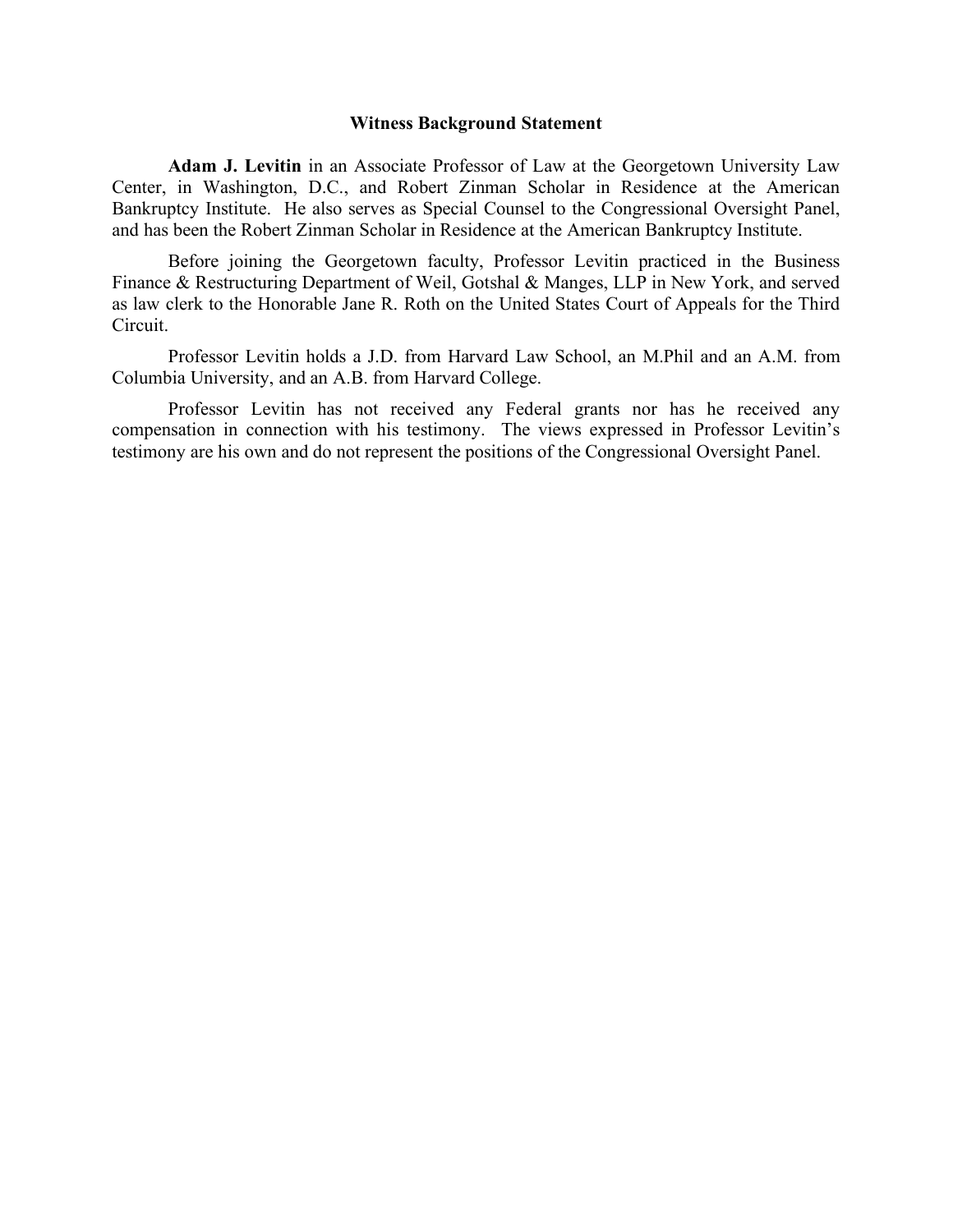### **Executive Summary**

The mortgage foreclosure process is beset by a variety of problems. These range from procedural defects (including, but not limited to robosigning) to outright counterfeiting of documents to questions about the validity of private-label mortgage securitizations that could mean that these mortgage-backed securities are not actually backed by any mortgages whatsoever. While the extent of these problems is unknown at present, the evidence is mounting that it is not limited to one-off cases, but that there may be pervasive defects throughout the foreclosure and securitization processes.

The problems in the mortgage market are highly technical, but they are extremely serious. At best they present problems of fraud on the court, clouded title to property, and delay in foreclosures that will increase the shadow housing inventory and drive down home prices. At worst, they represent a systemic risk of liabilities in the trillions of dollars, greatly exceeding the capital of the US's major financial institutions.

Congress would do well to ensure that federal regulators are undertaking a thorough investigation of foreclosure problems and to consider the possibilities for a global settlement of foreclosure problems, loan modifications, and the housing debt overhang that stagnate the economy and pose potential systemic risk.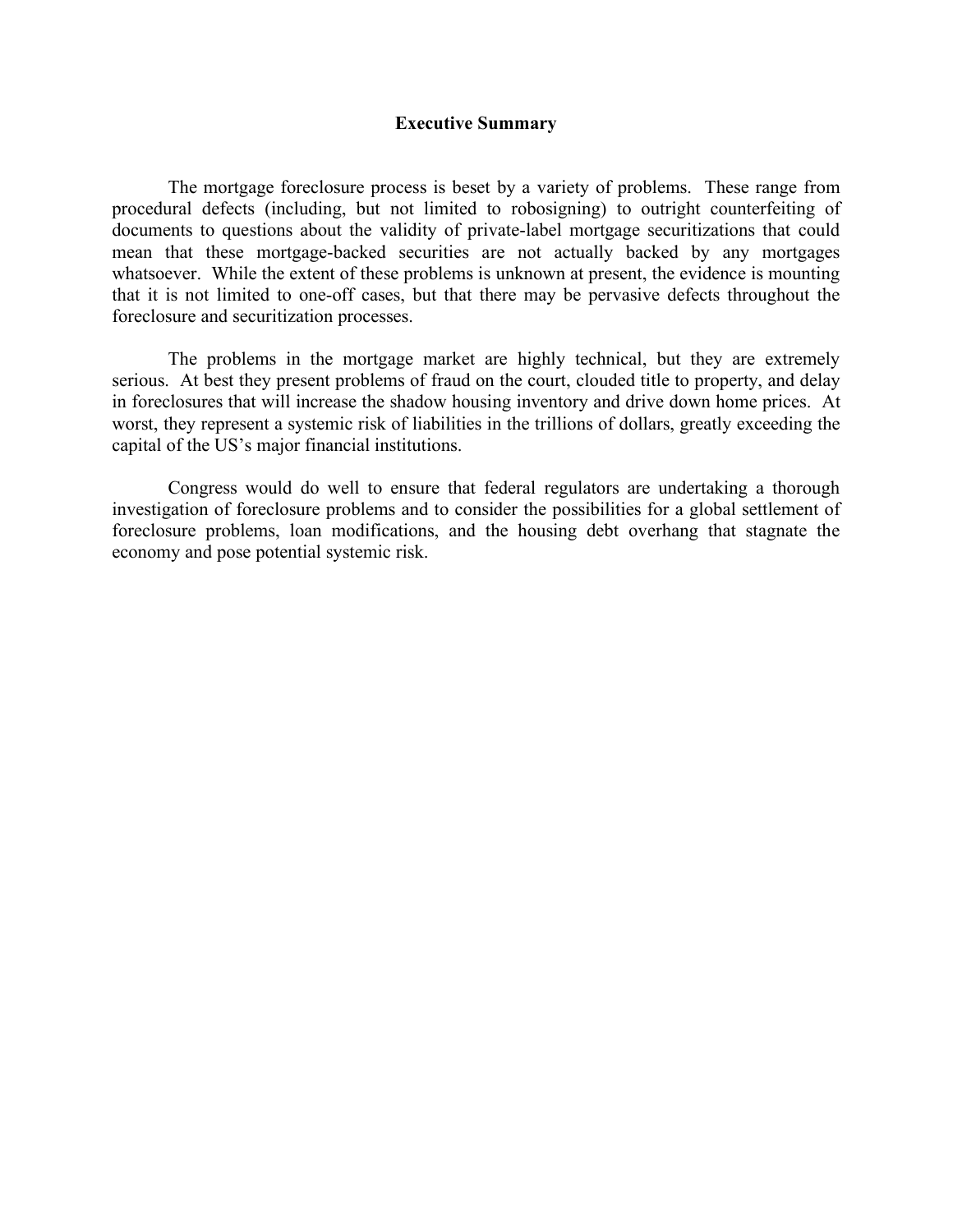Mr. Chairman, Members of the Committee:

Good morning. My name is Adam Levitin. I am an Associate Professor of Law at the Georgetown University Law Center in Washington, D.C., where I teach courses in bankruptcy, commercial law, contracts, and structured finance. I also serve as Special Counsel to the Congressional Oversight Panel for the Troubled Asset Relief Program. The views I express today are my own, however.

We are now well into the fourth year of the foreclosure crisis, and there is no end in sight. Since mid-2007 around eight million homes entered foreclosure,<sup>1</sup> and over three million borrowers lost their homes in foreclosure.<sup>2</sup> As of June 30, 2010, the Mortgage Bankers Association reported that 4.57% of 1-4 family residential mortgage loans (roughly 2.5 million loans) were currently in the foreclosure, process a rate more than quadruple historical averages. (See Figure 1.) Additionally, 9.85% of mortgages (roughly 5 million loans) were at least a month delinquent. $3$ 





Private lenders, industry associations, and two successive administrations have made a variety of efforts to mitigate the crisis and encourage loan modifications and refinancings. A series of much hyped initiatives, such as the FHASecure refinancing program and the Hope4Homeowners have all met what can charitably be described as limited success. FHASecure, predicted to help 240,000 homeowners,<sup>5</sup> assisted only a few thousand borrowers before it wound down,<sup>6</sup> while Hope4 Homeowners, originally predicted to help  $400,000$ 

 $\frac{1}{1}$ <sup>1</sup> HOPE Now Data Reports.

 $^{2}$  *Id.* 

<sup>3</sup> Mortgage Bankers Association, National Delinquency Survey.

<sup>4</sup> Mortgage Bankers Association, National Delinquency Surveys.

<sup>5</sup> *See, e.*g., Press Release, US Dep't of Housing and Urban Development, Bush Administration to Help Nearly One-Quarter of a Million Homeowners Refinance, Keep Their Homes; FHA to implement new "FHASecure" refinancing product (Aug. 31, 2007), *available at*  http://www.hud.gov/news/release.cfm?content=pr07-123.cfm; Press Release, US Dep't of Housing and Urban Development, FHA Helps 400,000 Families Find Mortgage Relief; Refinancing on pace to help half-million homeowners by year's end (Oct. 24, 2008), *available at*  http://www.hud.gov/news/release.cfm?content=pr08- 167.cfm.

<sup>6</sup> Michael Corkery, *Mortgage 'Cram-Downs' Loom as Foreclosures Mount*, WALL ST. J.,, Dec. 31, 2008.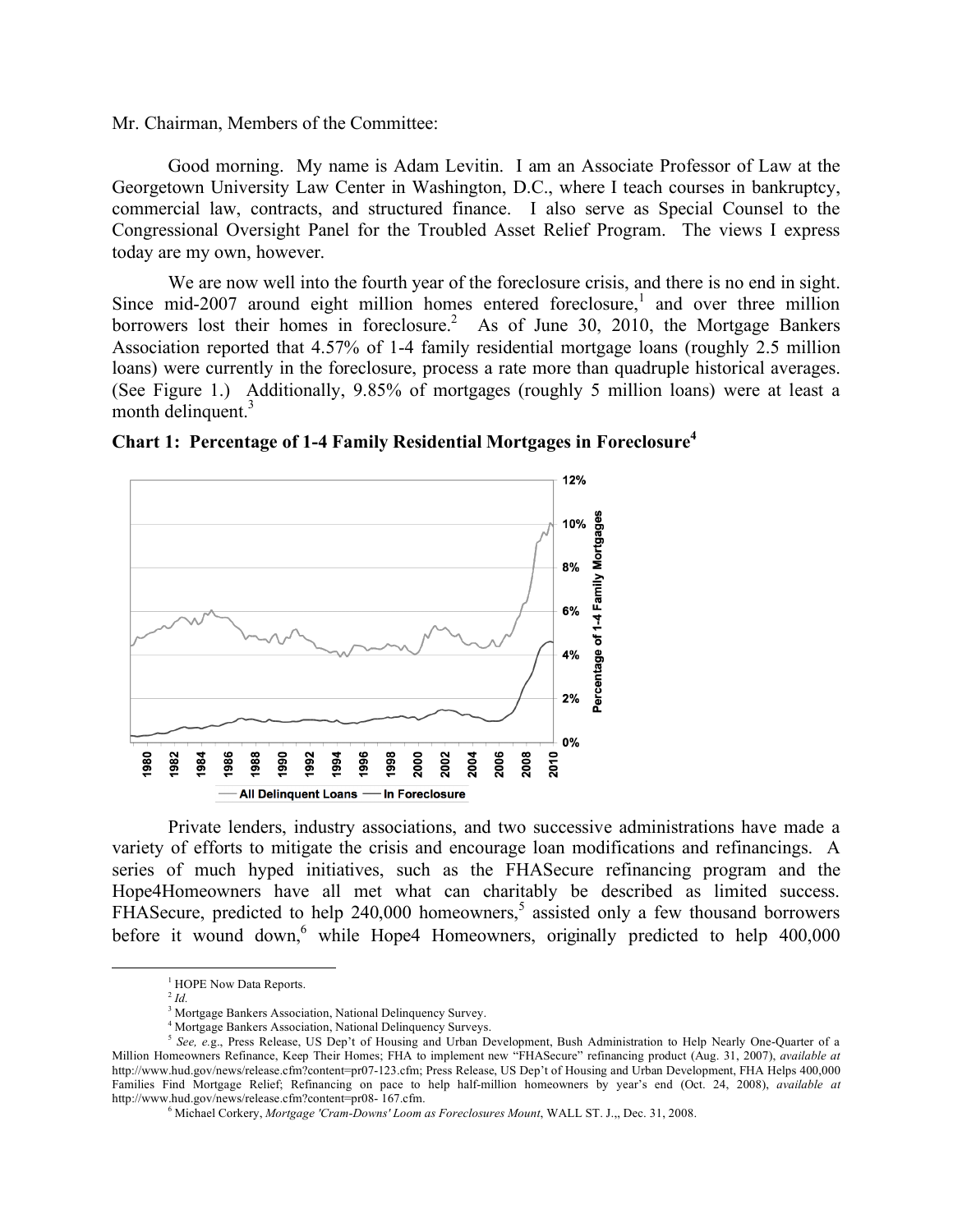homeowners,<sup>7</sup> had closed only 130 refinancings as of September 30, 2010.<sup>8</sup> The Home Affordable Modification (HAMP) has also failed, producing 495,898 permanent modifications through September 2010. This number is likely to be a high water mark for HAMP, as new permanent modifications are decreasing rapidly while defaults on permanent modifications rise; if current trends continue, by year's end the number of active permanent HAMP modifications will actually decline.

A number of events over the past several months have roiled the mortgage world, raising questions about:

**(1)** Whether there is widespread fraud in the foreclosure process;

**(2)** Securitization chain of title, namely whether the transfer of mortgages in the securitization process was defective, rendering mortgage-backed securities into *non*-mortgagebacked securities;

**(3)** Whether the use of the Mortgage Electronic Registration System (MERS) creates legal defects in either the secured status of a mortgage loan or in mortgage assignments;

**(4)** Whether mortgage servicers' have defaulted on their servicing contracts by charging predatory fees to borrowers that are ultimately paid by investors;

**(5)** Whether investors will be able to "putback" to banks securitized mortgages on the basis of breaches of representations and warranties about the quality of the mortgages.

These issues are seemingly disparate and unconnected, other than that they all involve mortgages. They are, however, connected by two common threads: the necessity of proving standing in order to maintain a foreclosure action and the severe conflicts of interests between mortgage servicers and MBS investors.

It is axiomatic that in order to bring a suit, like a foreclosure action, the plaintiff must have legal standing, meaning it must have a direct interest in the outcome of the legislation. In the case of a mortgage foreclosure, only the mortgagee has such an interest and thus standing. Many of the issues relating to foreclosure fraud by mortgage servicers, ranging from more minor procedural defects up to outright counterfeiting relate to the need to show standing. Thus problems like false affidavits of indebtedness, false lost note affidavits, and false lost summons affidavits, as well as backdated mortgage assignments, and wholly counterfeited notes, mortgages, and assignments all relate to the evidentiary need to show that the entity bringing the foreclosure action has standing to foreclose.

Concerns about securitization chain of title also go to the standing question; if the mortgages were not properly transferred in the securitization process (including through the use of MERS to record the mortgages), then the party bringing the foreclosure does not in fact own the mortgage and therefore lacks standing to foreclose. If the mortgage was not properly transferred, there are profound implications too for investors, as the mortgage-backed securities they believed they had purchased would, in fact be non-mortgage-backed securities, which would almost assuredly lead investors to demand that their investment contracts be rescinded, thereby exacerbating the scale of mortgage putback claims.

 <sup>7</sup> Dina ElBoghdady, *HUD Chief Calls Aid on Mortgages a Failure*, WASH. POST. Dec. 17, 2008, at A1.

<sup>8</sup> *See* FHA Single Family Outlook, Sept. 2010, *at* http://www.hud.gov/offices/hsg/rmra/oe/rpts/ooe/olcurr.xls - 2010-11-02, Row 263 (note that FHA fiscal years begin in October, so that Fiscal Year 2009 began in October 2008).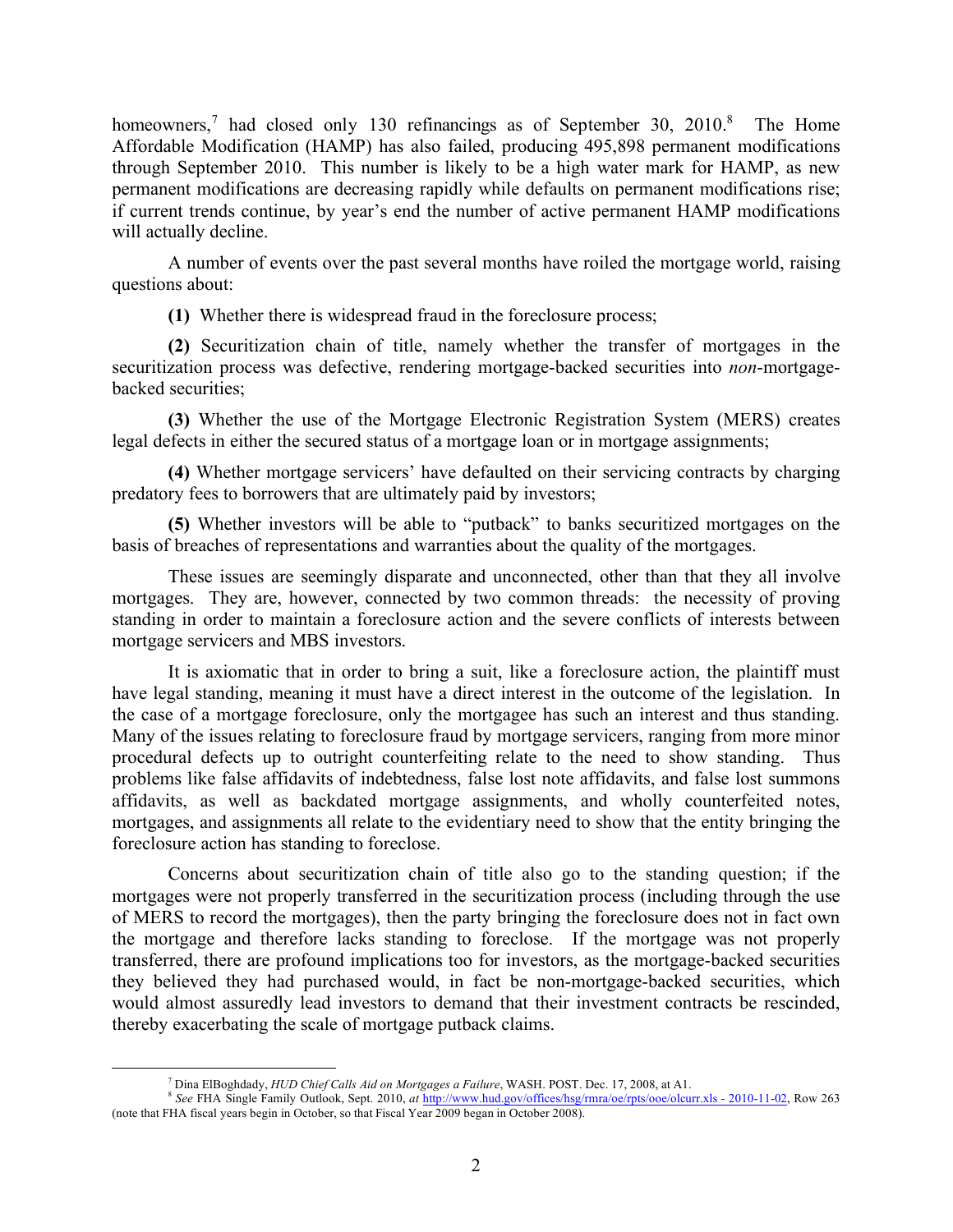Putback claims underscore the myriad conflicts of interest between mortgage servicers and investors. Mortgage servicers are responsible for prosecuting on behalf of MBS investors, violations of representations and warranties in securitization deals. Mortgage servicers are loathe to bring such actions, however, not least because they would often be bringing them against their own affiliates. Servicers' failure to honor their contractual duty to protect investors' interest is but one of numerous problems with servicer conflicts of interest, including the levying of junk fees in foreclosures that are ultimately paid by investors and servicing first lien loans while directly owning junior liens.

Many of the problems in the mortgage securitization market (and thus this testimony) are highly technical, but they are extremely serious.<sup>9</sup> At best they present problems of fraud on the court and questionable title to property. At worst, they represent a systemic risk of liabilities in the trillions of dollars, greatly exceeding the capital of the US's major financial institutions. While understanding the securitization market's problems involves following a good deal of technical issues, it is critical to understand from the get-go that securitization is all about technicalities.

Securitization is the legal apotheosis of form over substance, and if securitization is to work it must adhere to its proper, prescribed form punctiliously. The rules of the game with securitization, as with real property law and secured credit are, and always have been, that dotting "i's" and crossing "t's" matter, in part to ensure the fairness of the system and avoid confusions about conflicting claims to property. Close enough doesn't do it in securitization; if you don't do it right, you cannot ensure that securitized assets are bankruptcy remote and thus you cannot get the ratings and opinion letters necessary for securitization to work. Thus, it is important not to dismiss securitization problems as merely "technical;" these issues are no more technicalities than the borrower's signature on a mortgage. Cutting corners may improve securitization's economic efficiency, but it undermines its legal viability.

Finally, as an initial matter, let me also emphasize that the problems in the securitization world do not affect the whether homeowners owe valid debts or have defaulted on those debts. Those are separate issues about which there is no general controversy, even if debts are disputed in individual cases  $10^{-10}$ 

This written testimony proceeds as follows: Part I presents an overview of the structure of the mortgage market, the role of mortgage servicers, the mortgage contract and foreclosure process. Part II presents the procedural problems and fraud issues that have emerged in the mortgage market relating to foreclosures. Part III addresses chain of title concerns. Part IV considers the argument that the problems in foreclosures are mere technicalities being used by deadbeats to delay foreclosure. Part V concludes.

 <sup>9</sup> <sup>9</sup> I emphasize, however, that this testimony does not purport to be a complete and exhaustive treatment of the issues involved and that many of the legal issues discussed are not settled law, which is itself part of the problem; trillions of dollars of mortgage securitization transactions have been done without a certain legal basis.

 $10$  A notable exception, however, is for cases where the default is caused by a servicer improperly force-placing insurance or misapplying a payment, resulting in an inflated loan balance that triggers a homeowner default.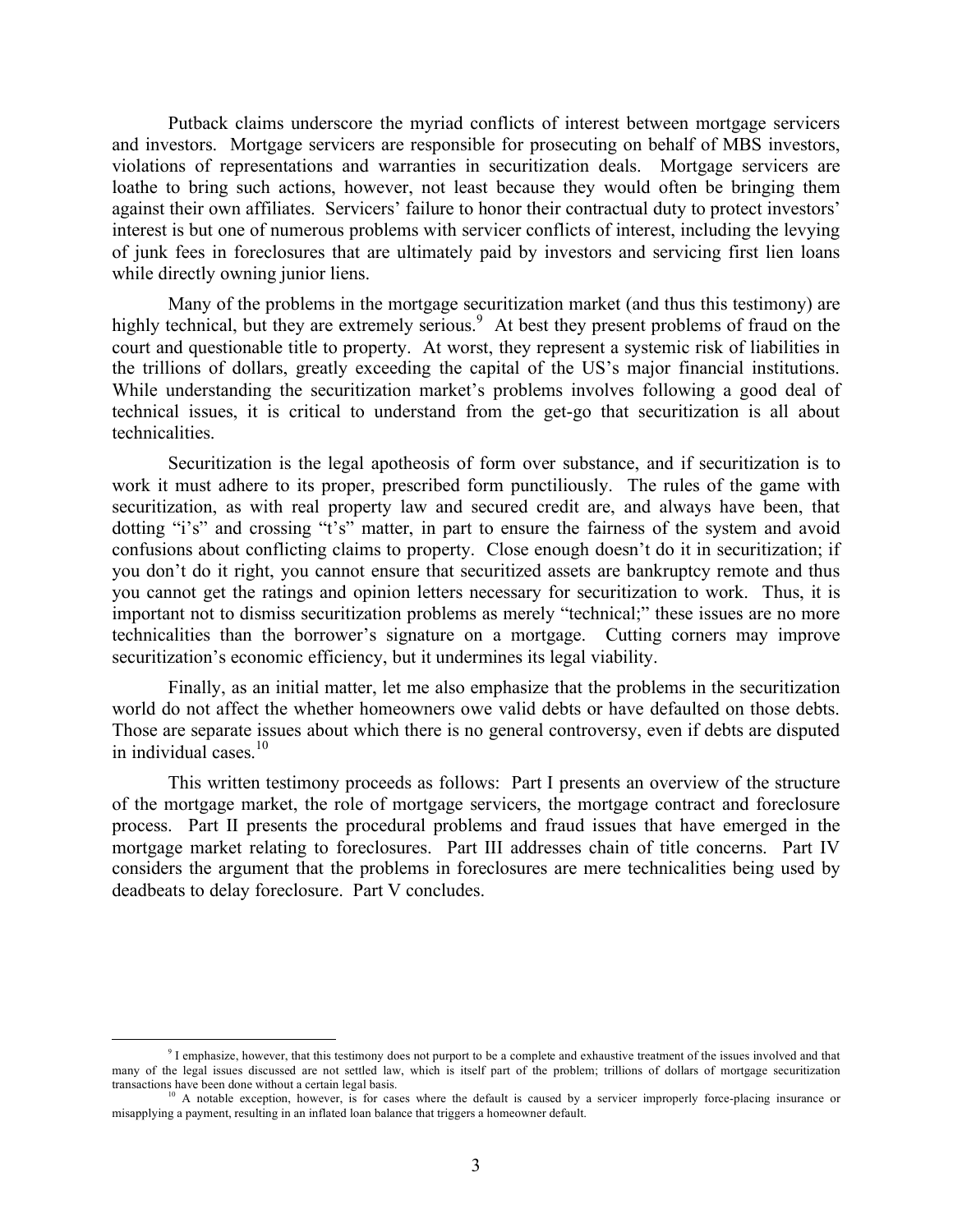#### **I. BACKGROUND ON SECURITIZATION, SERVICING, AND THE FORECLOSURE PROCESS**

#### *A. MORTGAGE SECURITIZATION*

Most residential mortgages in the United States are financed through securitization. . Securitization is a financing method involving the issuance of securities against a dedicated cashflow stream, such as mortgage payments, that are isolated from other creditors' claims. Securitization links consumer borrowers with capital market financing, potentially lowering the cost of mortgage capital. It also allows financing institutions to avoid the credit risk, interest rate risk, and liquidity risk associated with holding the mortgages on their own books.

Currently, about 60% of all outstanding residential mortgages by dollar amount are securitized.<sup>11</sup> The share of securitized mortgages by number of mortgages outstanding is much higher because the securitization rate is lower for larger "jumbo" mortgages.<sup>12</sup> Credit Suisse estimates that 75% of outstanding first-lien residential mortgages are securitized.13 In recent years, over 90% of mortgages originated have been securitized.14 Most second-lien loans, however, are not securitized.<sup>15</sup>

Although mortgage securitization transactions are extremely complex and vary somewhat depending on the type of entity undertaking the securitization, the core of the transaction is relatively simple.<sup>16</sup>

First, a financial institution (the "sponsor" or "seller") assembles a pool of mortgage loans. The loans were either made ("originated") by an affiliate of the financial institution or purchased from unaffiliated third-party originators. Second, the pool of loans is sold by the sponsor to a special-purpose subsidiary (the "depositor") that has no other assets or liabilities. This is done to segregate the loans from the sponsor's assets and liabilities.17 Third, the depositor sells the loans to a passive, specially created, single-purpose vehicle (SPV), typically a trust in the case of residential mortgages.18 The SPV issues certificated securities to raise the funds to pay the depositor for the loans. Most of the securities are debt securities—bonds—but there will also be a security representing the rights to the residual value of the trust or the "equity."

<sup>&</sup>lt;sup>11</sup> Inside Mortgage Finance, 2010 Mortgage Market Statistical Annual.

<sup>12</sup> *Id.*

<sup>&</sup>lt;sup>13</sup> Ivy L. Zelman et al., *Mortgage Liquidity du Jour: Underestimated No More* 28 exhibit 21 (Credit Suisse, Equity Research Report, Mar. 12, 2007).

<sup>&</sup>lt;sup>14</sup> Inside Mortgage Finance, 2010 Mortgage Market Statistical Annual.

<sup>15</sup> Inside Mortgage Finance, 2010 Mortgage Market Statistical Annual. From 2001-2007, only 14% of second lien mortgages originated were securitized. *Id.* Second lien mortgages create a conflict of interest beyond the scope of this paper. In many cases, second lien loans are owned by financial institutions that are servicing (but do not own) the first lien loan. *See* Hearing Before the House Financial Services Committee, Apr. 13, 2009 "Second Liens and Other Barriers to Principal Reduction as an Effective Foreclosure Mitigation Program" (testimony of Barbara DeSoer, President, Bank of America Home Loans) at 6 (noting that Bank of America owns the second lien mortgage on 15% of the first lien mortgages it services); Hearing Before the House Financial Services Committee, Apr. 13, 2009 "Second Liens and Other Barriers to Principal Reduction as an Effective Foreclosure Mitigation Program" (testimony of David Lowman, CEO for Home Lending, JPMorgan Chase) at 5 (noting that Chase owns the second lien mortgage on around 10% of the first lien mortgages it services). The ownership of the second while servicing the first creates a direct financial conflict between the servicer qua servicer and the servicer qua owner of the second lien mortgage, as the servicer has an incentive to modify the first lien mortgage in order to free up borrower cashflow for payments on the second lien mortgage.<br><sup>16</sup> The structure illustrated is for private-label mortgage-backed securities

somewhat differently. The private-label structure can, of course, be used to securitize any asset, from oil tankers to credit card debt to song catalogues, not just mortgages.

 $17$  This intermediate entity is not essential to securitization, but since 2002, Statement of Financial Accountings Standards 140 has required this additional step for off-balance-sheet treatment because of the remote possibility that if the originator went bankrupt or into receivership, the securitization would be treated as a secured loan, rather than a sale, and the originator would exercise its equitable right of redemption and reclaim the securitized assets. Deloitte & Touche, *Learning the Norwalk Two-Step*, HEADS UP , Apr. 25, 2001, at 1.

The trustee will then typically convey the mortgage notes and security instruments to a "master document custodian," who manages the loan documentation, while the servicer handles the collection of the loans.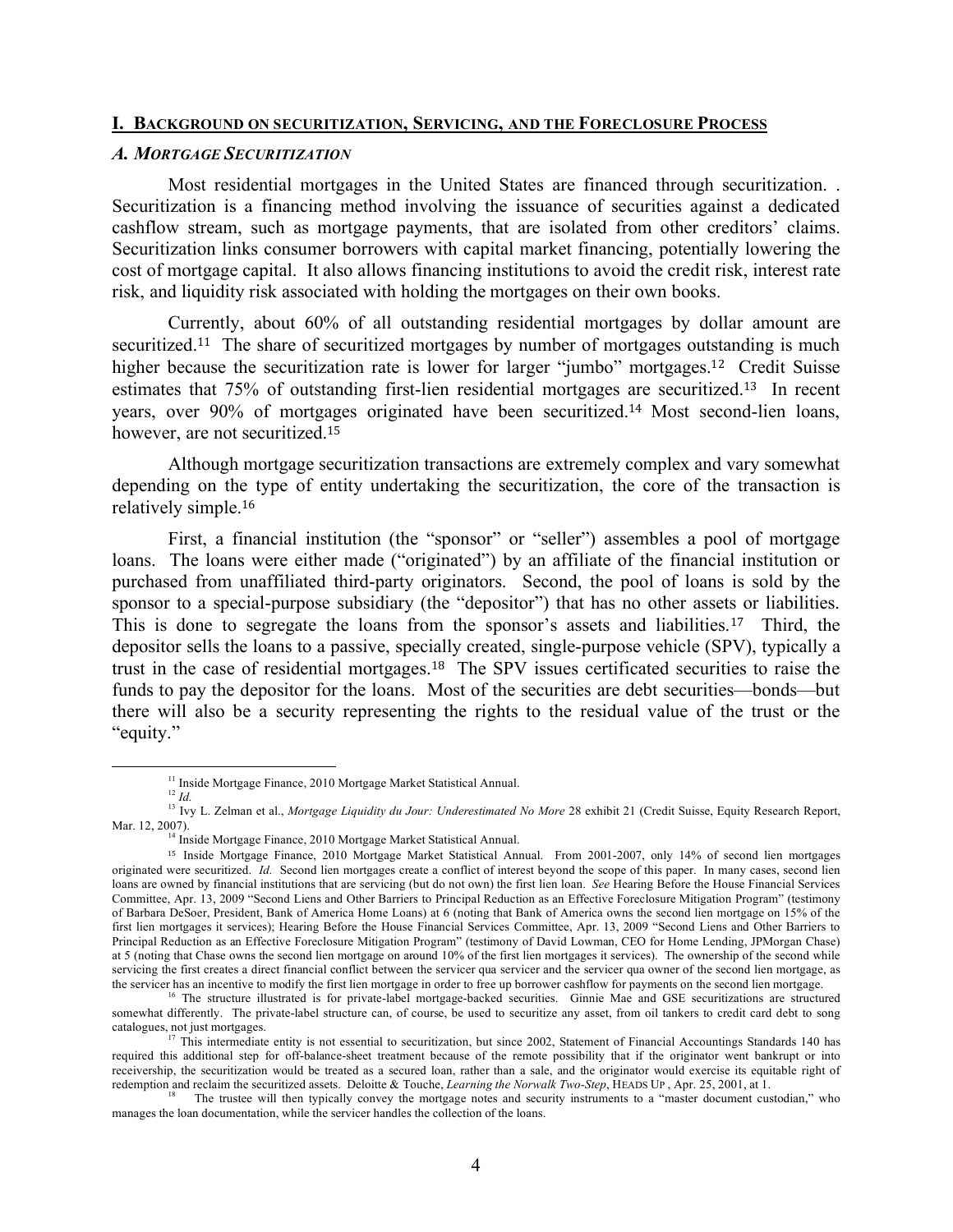The securities can be sold directly to investors by the SPV or, as is more common, they are issued directly to the depositor as payment for the loans. The depositor then resells the securities, usually through an underwriting affiliate that then places them on the market. (See Figure 2, below.) The depositor uses the proceeds of the securities sale (to the underwriter or the market) to pay the sponsor for the loans. Because the certificated securities are collateralized by the residential mortgage loans owned by the trust, they are called residential mortgage-backed securities (RMBS).

A variety of reasons—credit risk (bankruptcy remoteness), off-balance sheet accounting treatment, and pass-through tax status (typically as a REMIC19 or grantor trust)—mandate that the SPV be passive; it is little more than a shell to hold the loans and put them beyond the reach of the creditors of the financial institution.20 Loans, however, need to be managed. Bills must be sent out and payments collected. Thus, a third-party must be brought in to manage the loans.<sup>21</sup> This third party is the servicer. The servicer is supposed to manage the loans for the benefit of the RMBS holders.

Every loan, irrespective of whether it is securitized, has a servicer. Sometimes that servicer is a first-party servicer, such as when a portfolio lender services its own loans. Other times it is a third-party servicer that services loans it does not own. All securitizations involve third-party servicers, but many portfolio loans also have third-party servicers, particularly if they go into default. Third-party servicing contracts for portfolio loans are not publicly available, making it hard to say much about them, including the precise nature of servicing compensation arrangements in these cases or the degree of oversight portfolio lenders exercise over their thirdparty servicers. Thus, it cannot always be assumed that if a loan is not securitized it is being serviced by the financial institution that owns the loan, but if the loan is securitized, it has thirdparty servicing.

Securitization divides the beneficial ownership of the mortgage loan from legal title to the loan and from the management of the loans. The SPV (or more precisely its trustee) holds legal title to the loans, and the trust is the nominal beneficial owner of the loans. The RMBS investors are formally creditors of the trust, not owners of the loans held by the trust.

The economic reality, however, is that the investors are the true beneficial owners. The trust is just a pass-through holding entity, rather than an operating company. Moreover, while the trustee has nominal title to the loans for the trust, it is the third-party servicer that typically exercises legal title in the name of the trustee. The economic realities of securitization do not track with its legal formalities; securitization is the apotheosis of legal form over substance, but punctilious respect for formalities is critical for securitization to work.

Mortgage servicers provide the critical link between mortgage borrowers and the SPV and RMBS investors, and servicing arrangements are an indispensable part of securitization.<sup>22</sup> Mortgage servicing has become particularly important with the growth of the securitization market.

<sup>&</sup>lt;sup>19</sup> A REMIC is a real estate mortgage investment conduit, as defined under I.R.C. §§ 860A-860G.

<sup>20</sup> *See* Anna Gelpern & Adam J. Levitin, *Rewriting Frankenstein Contracts: Workout Prohibitions in Residential Mortgage Backed Securities*, 82 S. CAL. L. REV. 1075, 1093-98. (2009).

<sup>21</sup> *See* Kurt Eggert, *Limiting Abuse and Opportunism by Mortgage Servicers*, 15 HOUSING POL'Y DEBATE 753, 754 (2004).

 $22$  The servicing of nonsecuritized loans may also be outsourced. There is little information about this market because it does not involve publicly available contracts and does not show up in standard data.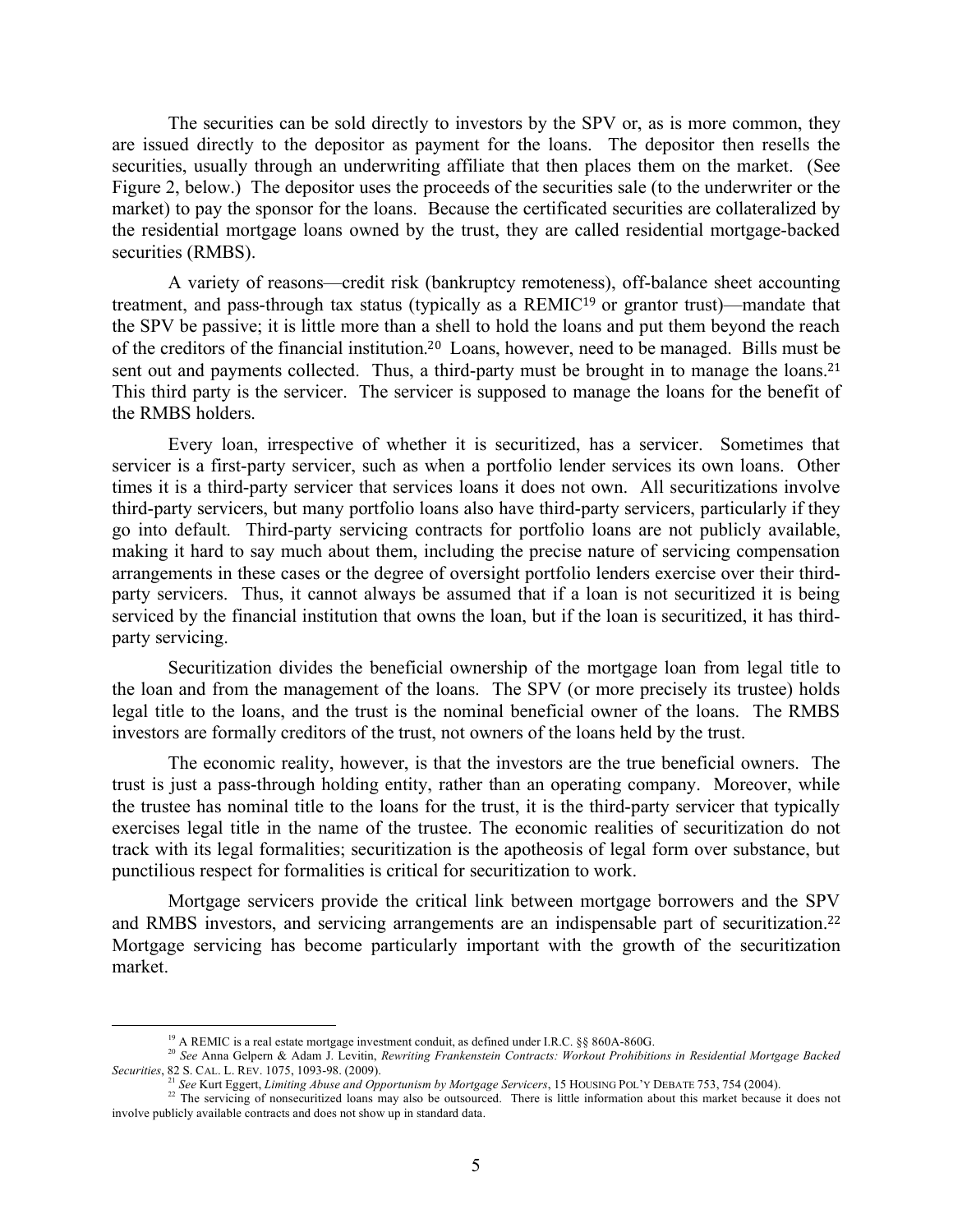

**Figure 2. Private-Label Mortgage Securitization Structure**<sup>23</sup>

# *B. THE MORTGAGE SERVICING BUSINESS***<sup>24</sup>**

The nature of the servicing business in general militates toward economies of scale and automation. Servicing combines three distinct lines of business: transaction processing, default management, and loss mitigation. Transaction processing is a highly automatable business, characterized by large economies of scale. Default management involves collections and activities related to taking defaulted loans through foreclosure. Like transaction processing, default management can be automated,<sup>25</sup> as it does not require any negotiation with the homeowner, insurers, or junior lienholders.<sup>26</sup>

 <sup>23</sup> *See* ACE Sec. Corp. Home Equity Loan Trust, Series 2006-NC3, Prospectus Supplement (Form 424B5) S-11 (Nov. 21, 2006), *available at* http://www.sec.gov/Archives/edgar/data/1380884/000114420406049985/v058926\_424b5.htm.

<sup>&</sup>lt;sup>24</sup> This section of my testimony comes from Adam J. Levitin & Larry Cordell, *What RMBS Servicing Can Learn from CMBS Servicing*, working paper, November 2010.

<sup>25</sup> *See In re Taylor,* 407 B.R. 618 (Bankr. E.D. Pa. 2009), *rev'd* 2010 WL 624909 (E.D. Pa. 2010).

<sup>&</sup>lt;sup>26</sup> Arguably servicers have a fourth line of business—the management of real estate owned (REO). REO are foreclosed properties that were not purchased by third-parties at the foreclosure sale. REO management involves caring for and marketing the REO. It does not require negotiations with the homeowner (who is evicted) or junior lienholders (whose liens are generally extinguished by the foreclosure).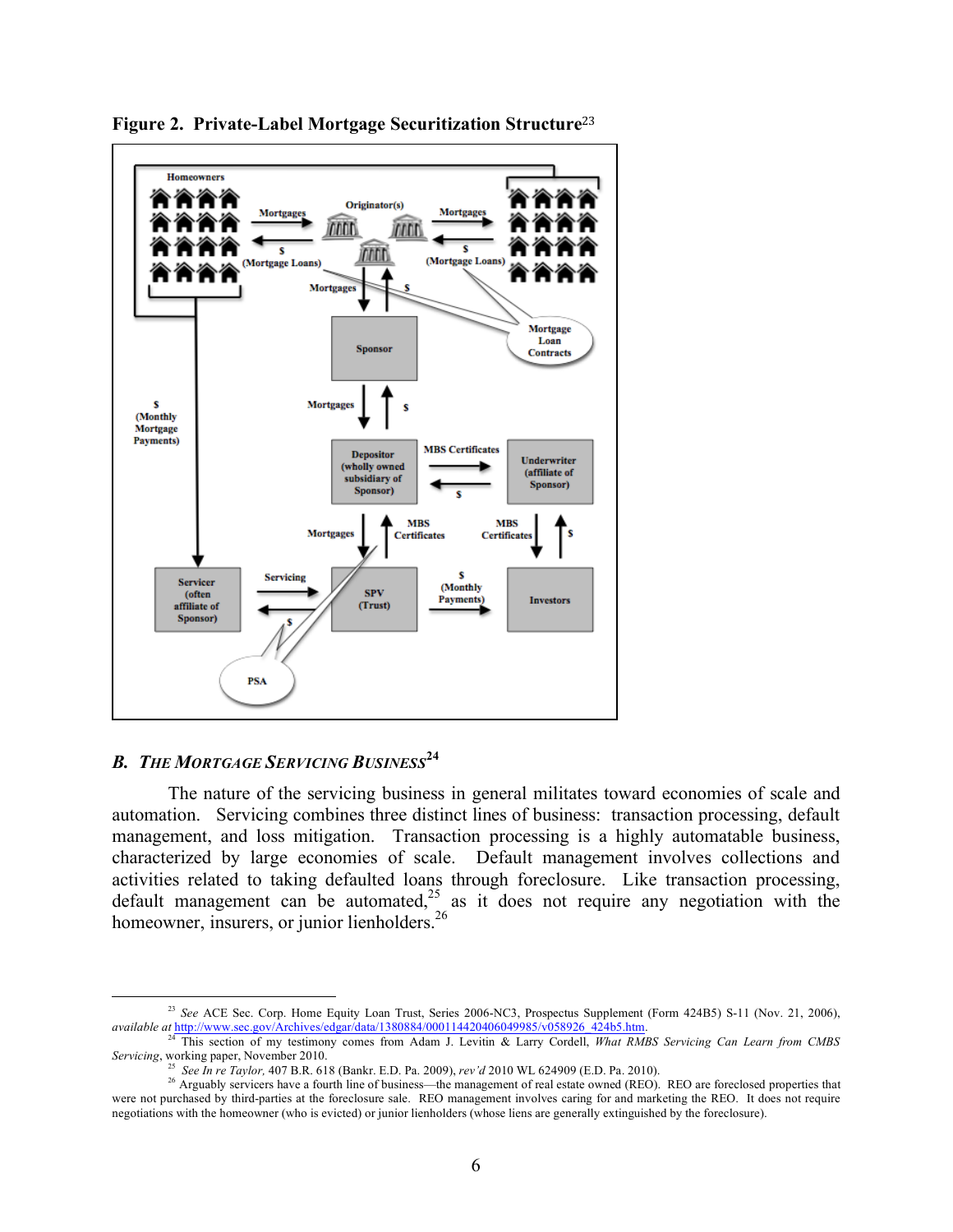Loss mitigation is considered an *alternative to foreclosure*, and includes activities such as repayment plans, loan modifications, short sales and deeds in lieu of foreclosure. Loss mitigation is always a negotiated process and is therefore labor-intensive and expensive. Not only must the homeowner be agreeable to any loss mitigation solution, but so too must mortgage insurers and junior lienholders if they are parties on the loan. Because each negotiation is separate and requires a trained employee, there are very few opportunities for automation or economies of scale. Labor expenses are also considered overhead, which are all non-reimbursable expenses to servicers. And, to the extent that loss mitigation is in the form of a loan modification, redefault and self-cure risk always lurk in the background. Moreover, loss mitigation must generally be conducted in addition to default management; the servicer must proceed with foreclosure even if attempting to find an alternative, so the cost of loss mitigation is additive. Yet, while taking a loan through foreclosure is likely to involve lower costs than pursuing loss mitigation, it may not ultimately maximize value for RMBS investors because loss severities in foreclosure can easily surpass those on a re-performing restructured loan.

The balance between these different parts of a servicer's business changes over the course of the housing cycle. When the housing market is strong, the transaction processing dominates the servicing business, but when the housing market is weak, default management and loss mitigation become more important.

The very short weighted average life (WAL) of RMBS trusts combined with very low defaults in most economic environments encouraged servicers to place disproportionate weight on performing loan servicing, which historically has been characterized by small servicing fees and enormous economies of scale. Thus, on a typical loan balance of \$200,000 today, a servicer might earn between \$500 and \$1,000 per year.<sup>27</sup> Given the low-level of annual income per loan, the short WAL of each loan, and low default rates in most economic environments before 2006, servicers had few incentives to devote resources to loss mitigation, but large incentives to invest in performing loan automation to capture the large economies of scale. This left servicers wholly unprepared for the elevated level of defaults that began in 2007.

#### *C. RMBS SERVICER COMPENSATION*

RMBS servicers' duties and compensation are set forth in a document called a "Pooling and Servicing" agreement (PSA) also governs the rights of the RMBS certificate holders. RMBS servicers are compensated in four ways. First, they receive a "servicing fee," which is a flat fee of 25—50 basis points (bps) and is a first priority payment in the RMBS trust.<sup>28</sup> This is by far the greatest portion of servicer income. This fee is paid out proportionately across all loans regardless of servicer costs through the economic cycle.

Second, servicers earn "float" income. Servicers generally collect mortgage payments at the beginning of the month, but are not required to remit the payments to the trust until the  $25<sup>th</sup>$ of the month. In the interim, servicers invest the funds they have collected from the mortgagors, and they retain all investment income. Servicers can also obtain float income from escrow

<sup>&</sup>lt;sup>27</sup> Servicing fees are generally 25—50 bps, which translates into \$500--\$1000 per year in servicing fees.

<sup>&</sup>lt;sup>28</sup> Generally the servicing fee is 25 bps for conventional fixed rate mortgages, 37.5 bps for conventional ARM loans, 44 bps for government loans and 50 bps for subprime.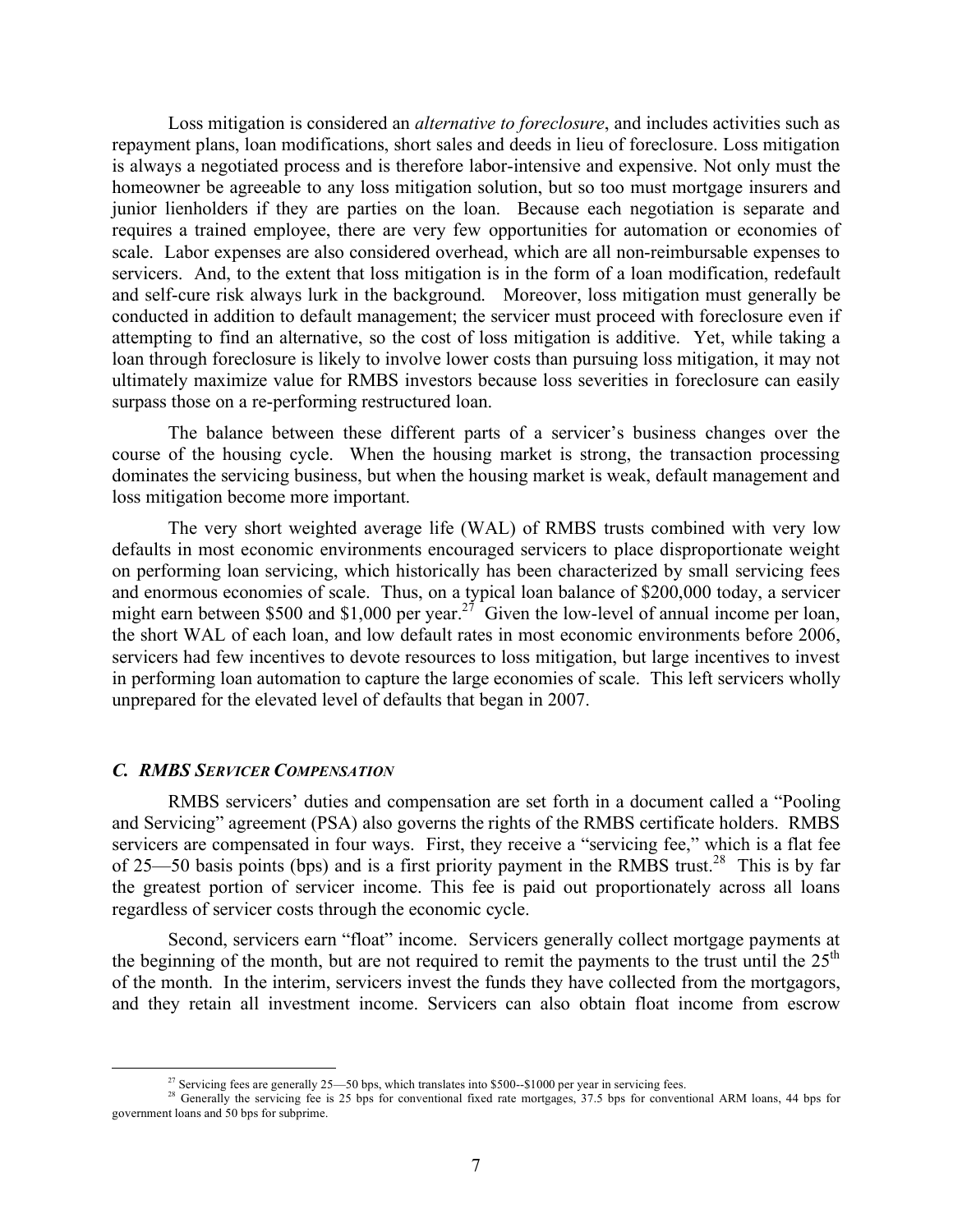balances collected monthly from borrowers to pay taxes and insurance during the course of the year.

Third, servicers are generally permitted to retain all ancillary fees they can collect from mortgagors. This includes things like late fees and fees for balance checks or telephone payments. It also includes fees for expenses involved in handling defaulted mortgages, such as inspecting the property. Finally, servicers can hold securities themselves directly as investors, and often hold the junior-most, residual tranche in the securitization.

Servicers face several costs. In addition to the operational expenses of sending out billing statements, processing payments, maintaining account balances and histories, and restructuring or liquidating defaulted loans, private label RMBS servicers face the expense of "servicing advances."<sup>29</sup> When a loan defaults, the servicer is responsible for advancing the missed payments of principal and interest to the trust as well as paying taxes and insurance on the property. They continue to pay clear through liquidation of the property, unless these advances are not deemed recoverable.

The servicer is able to recover advances it has made either from liquidation proceeds or from collections on other loans in the pool, but the RMBS servicer does not receive interest on its advances. Therefore, advances can be quite costly to servicers in terms of the time value of money and can also place major strains on servicers' liquidity, as the obligation to make advances continues until the loan is liquidated or the servicer believes that it is unlikely to be able to recover the advances. In some cases, servicers have to advance years' worth of mortgage payments to the trust.

While RMBS servicers do not receive interest on servicing advances, they are compensated for their "out-of-pocket" expenses. This includes any expenses spent on preserving the collateral property, including force-placed insurance, legal fees, and other foreclosure-related expenses. Large servicers frequently "in-source" default management expenses to their affiliates.

### *D. MONITORING OF RMBS SERVICERS*

RMBS servicing arrangements present a classic principal-agent problem wherein the agent's incentives are not aligned with the principal and the principal has limited ability to monitor or discipline the agent.

### *1. Investors*

Investors are poorly situated to monitor servicer behavior because they do not have direct dealings with the servicer. RMBS investors lack information about servicer loss mitigation activity. Investors do not have access to detailed servicer expense reports or the ability to examine loss mitigation decisions. Investors are able to see only the ultimate outcome. This means that investors are limited in their ability to evaluate servicers' performance on an ongoing

 $29$  In Agency securities, servicers generally stop advancing after borrowers owe their fifth payment, at 120 days past due. For GSE loans, they are then removed from the securities and taken on balance sheet. Servicer advances for the four payments are typically not reimbursed until termination.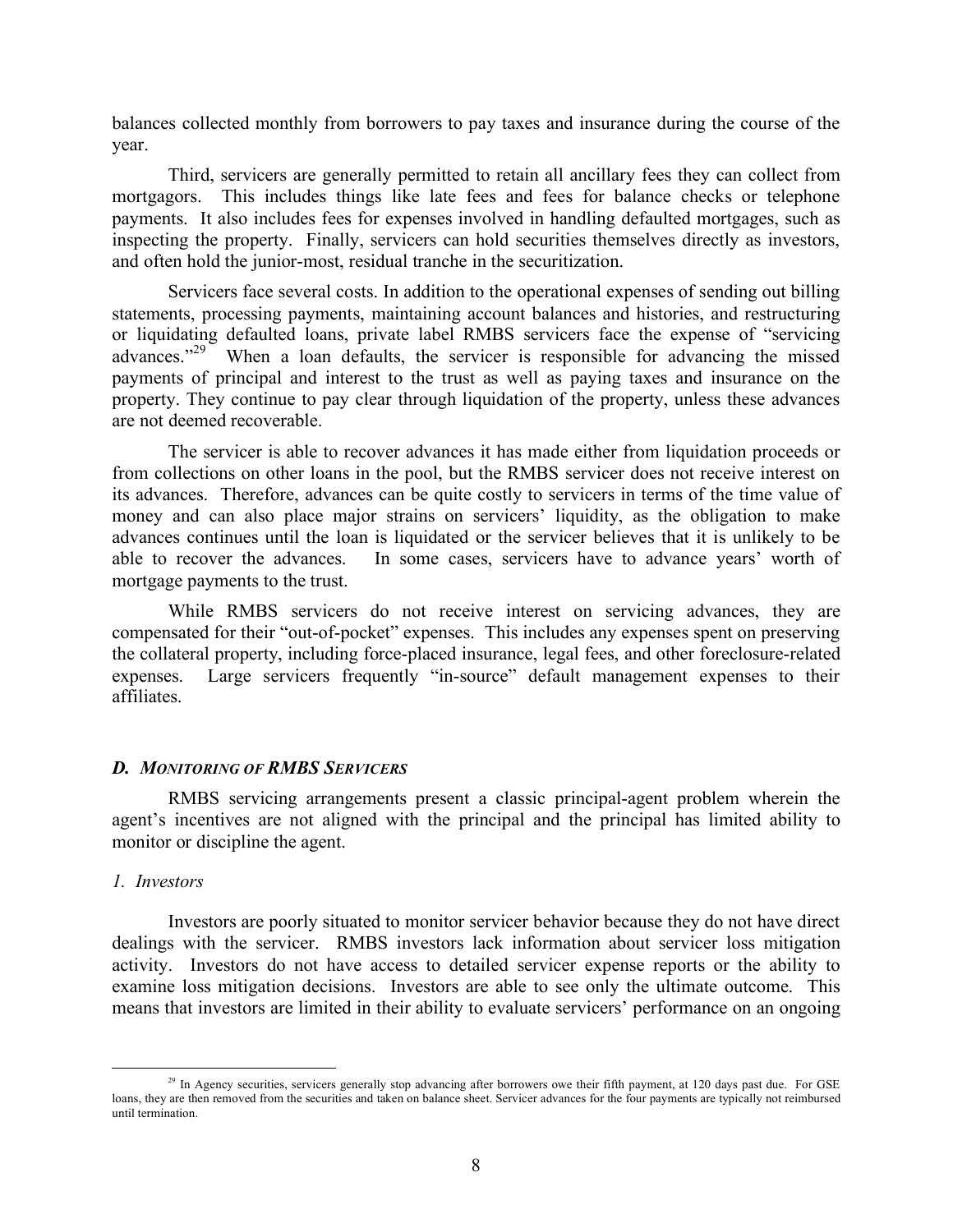basis. And even if investors were able to detect unfaithful agents, they have little ability to discipline them short of litigation. $30$ 

### *2. Trustees*

RMBS feature a trustee, but the name is deceptive. The trustee is not a common law trustee with general fiduciary duties. Instead, it is a limited purpose corporate trustee whose duties depend on whether there has been a default as defined UN the PSA. A failure to pay all tranches their regularly scheduled principal and interest payments is *not* an event of default. Instead, default relates to the financial condition of the servicer, whether the servicer has made required advances to the trust, whether the servicer has submitted its monthly report, and whether the servicer has failed to meet any of its covenants under the PSA.

Generally, before there is an event of default, the trustee has a few specifically assigned ministerial duties and no others.<sup>31</sup> These duties are typically transmitting funds from the trust to the RMBS investors and providing investors performance statements based on figures provided by the servicer. The trustee's pre-default duties do *not* include active monitoring of the servicer.

Trustees are generally entitled to rely on servicers' data reporting, and have little obligation to analyze it.32 Indeed, as Moody's has noted, trustees lack the ability to verify most data reported by servicers; at best they can ensure that the reported data complies with any applicable covenant ratios:

The trustee is not in a position to verify certain of the numbers reported by the servicer. For example, the amount of delinquent receivables and the amount of receivables charged off in a given month are figures that are taken from the servicer's own computer systems. While these numbers could be verified by an auditor, they are not verifiable by the trustee.<sup>33</sup>

Likewise, as attorney Susan Macaulay has observed, "In most cases, even if the servicer reports are incorrect, or even fraudulent, absent manifest error, the trustee simply has no way of knowing that there is a problem, and must allocate the funds into the appropriate accounts, and make the mandated distributions, in accordance with the servicer reports."<sup>34</sup>

 <sup>30</sup> Investors also arguably lack a strong incentive to care about servicer performance. *See* Levitin & Twomey, *supra* note **Error! Bookmark not defined.** (noting that resecuritization and investor optimism bias means that investors are likely to either be invested only derivatively in subordinated tranches or believe that they have selected a tranche that will be "in-the-money" and therefore unaffected by marginal changes in servicer behavior).

See, e.g., Wells Fargo Mortgage Backed Securities 2006-AR10 Trust § 8.01 ("Prior to the occurrence of an Event of Default of which a Responsible Officer of the Trustee shall have actual knowledge and after the curing of all such Events of Default which may have occurred, the duties and obligations of the Trustee shall be determined solely by the express provisions of this Agreement, the Trustee shall not be liable except for the performance of such duties and obligations as are specifically set forth in this Agreement, no implied covenants or obligations shall be read into this Agreement against the Trustee and, in the absence of bad faith on the part of the Trustee, the Trustee may conclusively rely, as to the truth of the statements and the correctness of the opinions expressed therein, upon any certificates or opinions furnished to the Trustee, and conforming to the requirements of this Agreement."). *See also* Moody's Investor Service, Structured Finance Ratings Methodology: Moody's Re-examines Trustees' Role in ABS and RMBS, Feb. 4, 2003, at 4. (noting "Some trustees have argued that their responsibilities are limited to strictly administrative functions as detailed in the transaction documents and that they have no "fiduciary" duty prior to an event of default.").

MBIA Ins. Corp. v. Royal Indem. Co., 519 F. Supp. 2d 455 (2007), aff'd 321 Fed. Appx. 146 (3d Cir. 2009) ("Royal argues that Wells Fargo [the trustee] had the contractual obligation to analyze data using certain financial accounting principles and to detect any anomalies that analysis might have uncovered. As Royal suggests, this analysis may not have been very labor-intensive. Yet, the contract did not call for any analysis at all. It simply required Wells Fargo to perform rote comparisons between that data and data contained in various other sources, and to report any numerical inconsistencies. Wells Fargo did just that.").

<sup>33</sup> Moody's Investor Service, *supra* note 31, at 4.

<sup>34</sup> Susan J. Macaulay, *US: The Role of the Securitisation Trustee,* GLOBAL SECURITISATION AND STRUCTURED FINANCE 2004. Macaulay further notes that: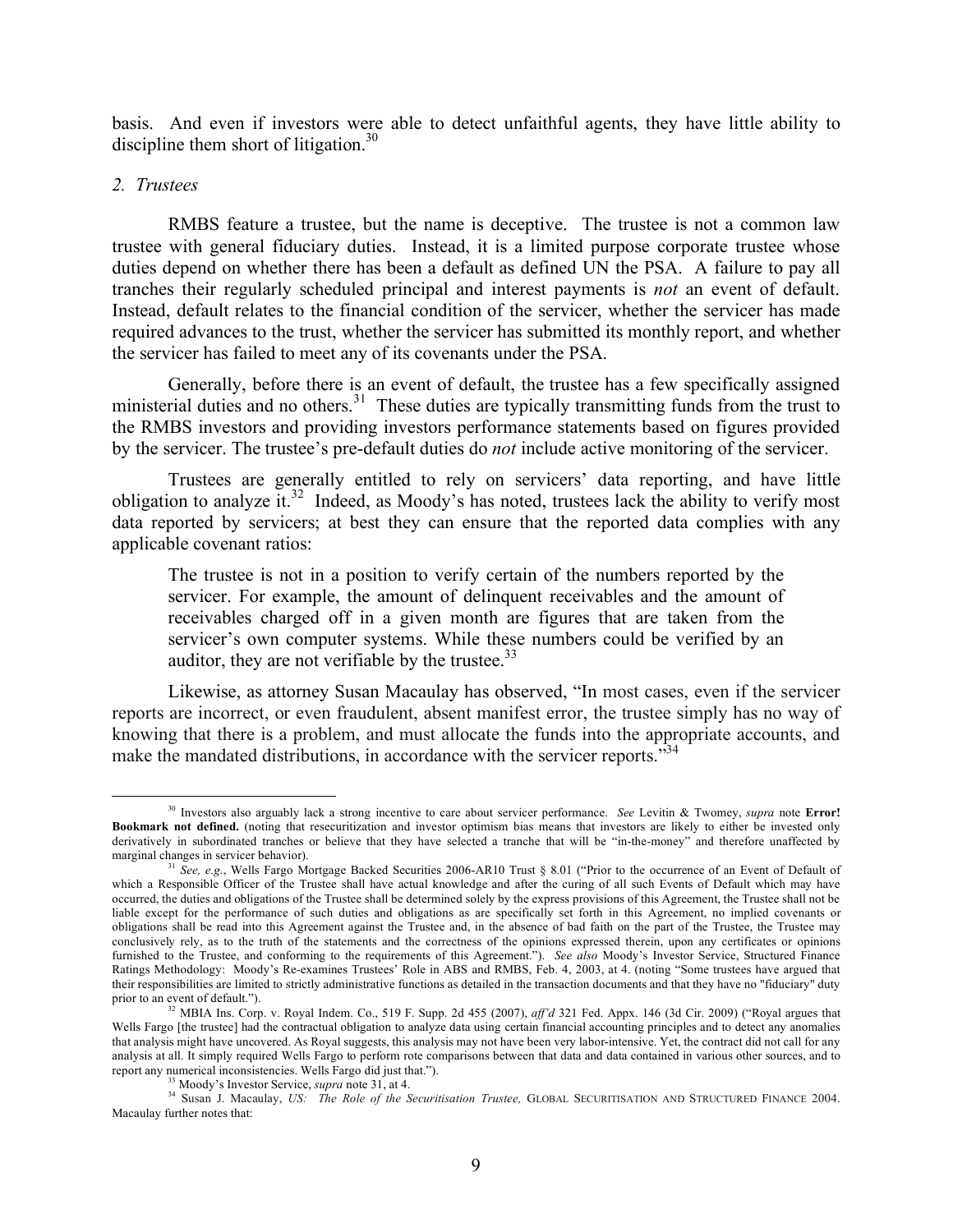Similarly, trustees usually wait for servicers to notify them of defaults,<sup>35</sup> and Moody's has noted that trustees are often unresponsive to information from third parties indicating that an unreported default might have occurred.<sup>36</sup> Thus, trustees enforce servicer representations and warranties largely on the honor system of servicer self-reporting.

For private-label securities, trustees also lack the incentive to engage in more vigorous monitoring of servicer loss mitigation decisions. The trustee does not get paid more for more vigorous monitoring. The trustee generally has little ability to discipline the servicer except for litigation. Private-label RMBS trustees have almost no ability to fire or discipline a servicer. Servicers can only be dismissed for specified acts, and these acts are typically limited to the servicer's insolvency or failure to remit funds to the trust. Occasionally servicers may be dismissed if default levels exceed particular thresholds.

Trustees also have no interest in seeing a servicer dismissed because they often are required to step in as back-up servicer.<sup>37</sup> In the event of a servicer default, the trustee takes over as servicer (which includes the option of subcontracting the duties), and assumes the duty of making servicing advances to the trust. The back-up servicer role is essentially an insurance policy for investors, and activation of that role is equivalent to payment on a claim; a trustee that has to act as a back-up servicer is likely to lose money in the process, especially when some of the trustees do not themselves own servicing operations.

Trustees also often have close relationships with particular servicers. For example, Professor Tara Twomey and I have shown that Bank of America/Countrywide accounts for nearly two-thirds of Deutsche Bank's RMBS trustee business.<sup>38</sup> In such circumstances, trustees are unlikely to engage in meaningful monitoring and disciplining of servicers.<sup>39</sup> Amherst Securities points out that early payment default provisions are not effectively enforced by trustees, to the point where in cases where borrowers did not make a single payment on the mortgage, only 37 percent were purchased out of the trust, much smaller amounts for loans making only one to six payments.<sup>40</sup> Thus, for private-label RMBS, there is virtually no supervision of servicers.<sup>41</sup>

GSE and Ginnie Mae securitization have greater oversight of servicers. The GSEs serve as master servicers on most of their RMBS; they therefore have a greater ability to monitor servicer compliance. The GSEs require servicers to foreclose according to detailed timelines, and

38 Levitin & Twomey, *supra* note **Error! Bookmark not defined.**.

It is almost always an event of default under the indenture if the trustee does not receive a servicer report within a specified period of time, and the trustee must typically report such a failure to the investors, any credit enhancement provider, the rating agencies and others. However, the trustee generally has no duties beyond that with respect to the contents of the report, although under the TIA, the trustee must review any reports furnished to it to determine whether there is any violation of the terms of the indenture. Presumably this would include verifying that any ratios represented in any reports conform to financial covenants contained in the indenture, etc. It would not however, require the trustee to go beyond the face of the report, i.e. to conduct further investigation to determine whether the data underlying the information on the reports presented to it were, in fact, true. Virtually all indentures, whether or not governed by the TIA, explicitly permit the trustee to rely on statements made to the trustee in officers' certificates, opinions of counsel and documents delivered to the trustee in the manner specified within the indenture.

*Id.* 

<sup>35</sup> Moody's Investor Service, *supra* note 31, at 4.

<sup>36</sup> *Id.* 

<sup>37</sup> Eric Gross, *Portfolio Management: The Evolution of Backup Servicing***,** Portfolio Financial Servicing Company (PFSC) (July 11, 2002) *at* http://www.securitization.net/knowledge/article.asp?id=147&aid=2047.

<sup>&</sup>lt;sup>39</sup> See Ellington Credit Fund, Ltd. v. Select Portfolio, Inc., No. 1:07-cv-00421-LY, W.D. Tex., Plaintiffs' First Amended Complaint, July 10, 2007 (RMBS residual tranche holder alleging that trustee was aware that servicer was in violation of PSA and failed to act).<br><sup>40</sup> See Amherst Mortgage Insight, *supra* note **Error! Bookmark not defined.**, at 15.

 $41$  For MBS with separate master and primary servicers, the master servicer may monitor the primary servicer(s), but often the master  $\frac{1}{2}$ and primary servicers are the same entity.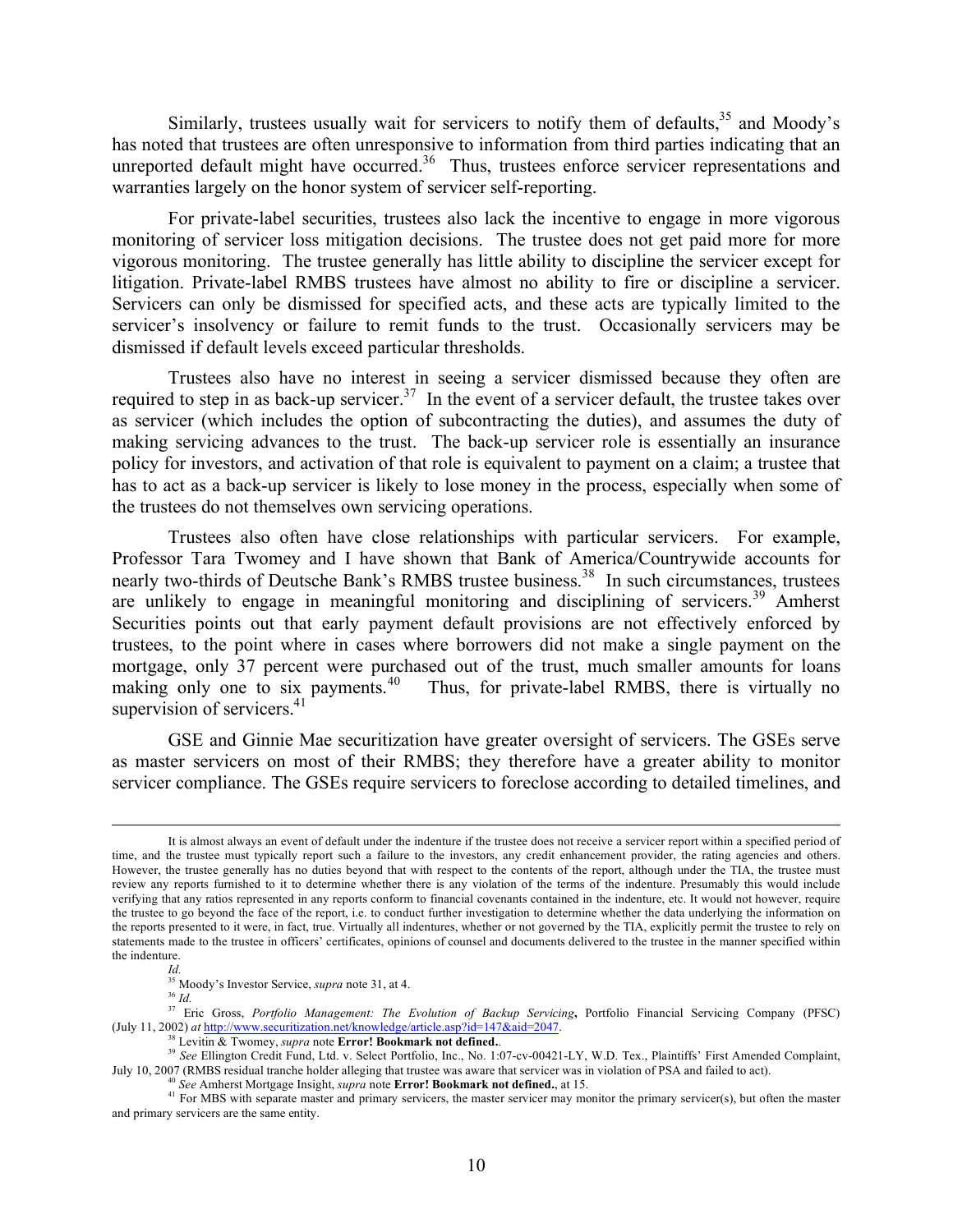servicers that fail to comply face monetary penalties. Recognizing the benefits inherent in effective loss mitigation, Fannie Mae places staff directly in all of the largest servicer shops to work alongside loss mitigation staff at their servicers.<sup>42</sup> Freddie Mac constructed servicer performance profiles to directly monitor servicers, sharing results directly with servicers and rating agencies. Since each GSE insures against credit losses on the loans, their ongoing monitoring provides consistent rules and a single point of contact to approve workout packages and grant exceptions, something absent in private label RMBS.

### *3. Ratings and Reputation*

Like any repeat transaction business, servicers are concerned about their reputations. But reputational sanctions have only very weak discipline on servicer behavior.

While Regulation AB requires servicers to disclose information about their experience and practices,<sup>43</sup> they are not required to disclose information about performance of past pools they have serviced. In any event, reputational sanctions are ineffective because loss severities are more likely to be attributed to underwriting quality than to servicing decisions.

Rating agencies also produce servicer ratings, but these ratings are a compilation of the evaluation of servicers on a multitude of characteristics. Rating agencies have been known to incorporate features of Freddie Mac's servicer performance profiles in their servicer assessments and to incorporate loss mitigation performance into their ratings. But details of their methodology used to measure these assessments are not disclosed. They give no indication of whether a servicer is likely to make loss mitigation decisions based solely on the interests of the securitization trust. Ratings are also combined with other criteria, such as the servicer's own financial strength and operational capacity. In other words, servicer ratings go to the question of whether a servicer will have to be replaced because it is insolvent or lacks the ability to service the loans, with much less weight given to whether the servicer acts in the investors' interests.

### *C. THE MORTGAGE CONTRACT AND FORECLOSURE PROCESS*

The mortgage contract consists of two documents, a promissory note (the "note" or the "mortgage loan") and a security instrument (the "mortgage" or the "deed of trust").<sup>44</sup> The note is the IOU that contains the borrower's promise to repay the money loaned. If the note is a negotiable instrument, meaning that it complies with the requirements for negotiability in Article 3 of the Uniform Commercial Code,<sup>45</sup> then the *original physical note* is itself the right to payment.46

The mortgage is the document that connects the IOU with the house. The mortgage gives the lender a contingent right to the house; it provides that *if* the borrower does not pay according to the terms of the note, then the lender can foreclose and have the property sold *according to the* 

 <sup>42</sup> PMI insurers have recently started to embed staff in servicer shops to monitor loss mitigation efforts. Harry Terris & Kate Berry, *In the Trenches*, AM. BANKER, Aug. 27, 2009.<br><sup>43</sup> 17 C.F.R. § 229.1108.

<sup>&</sup>lt;sup>44</sup> The note and the mortgage can be combined in a single document, but that is not common practice, both because the mortgage can be granted subsequent to the creation of the debt and because of borrower privacy concerns about the terms of the note, which would become public if the note and mortgage were combined and recorded in local property records. 45 *See* UCC 3-104.

<sup>46</sup> UCC 3-203, Cmt. 1 ("An instrument is a reified right to payment. The right is represented by the instrument itself.").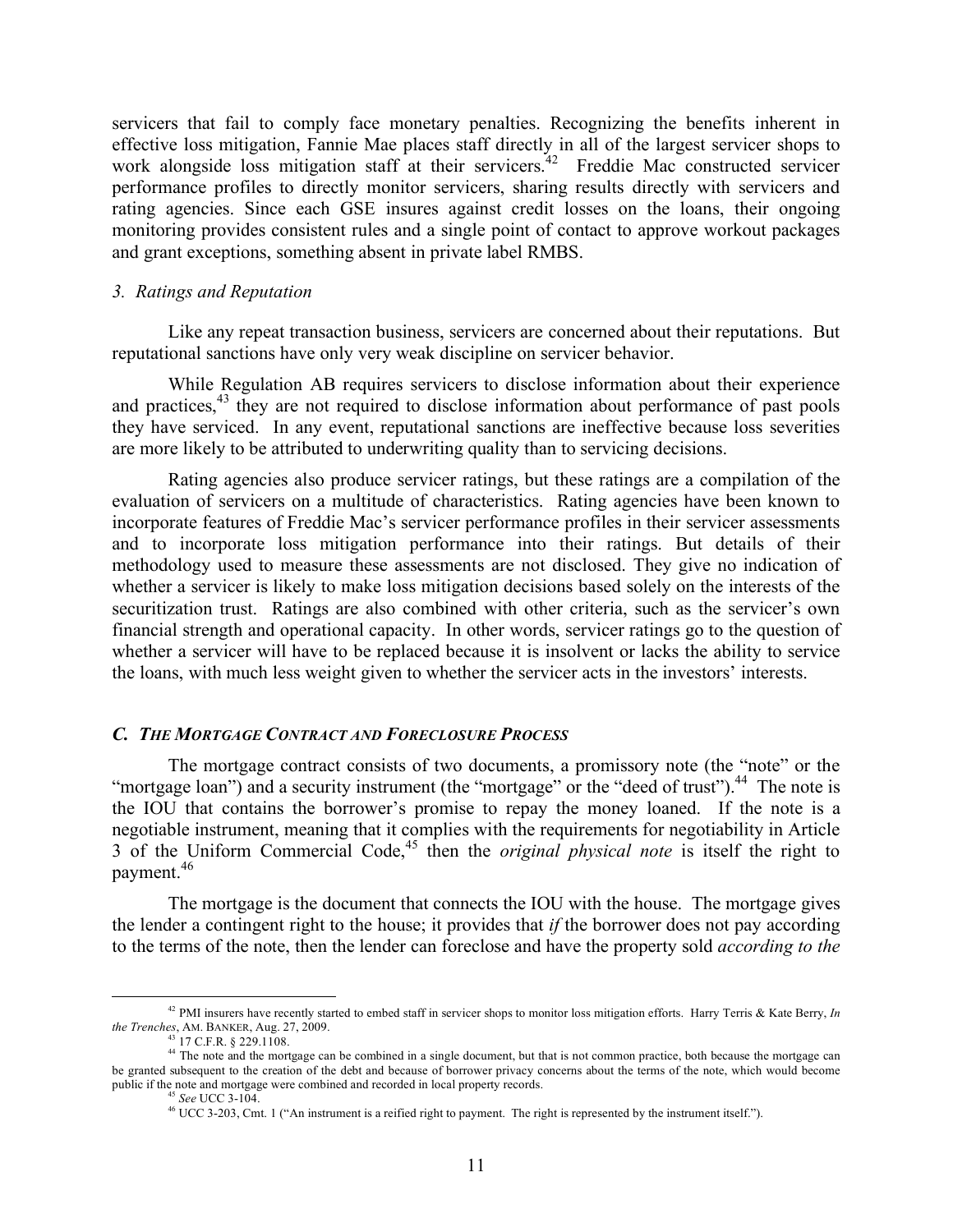*terms of the mortgage and applicable state and federal law.* The applicable law governing foreclosures is state law.47

State real estate law, including foreclosure law, is non-uniform, making it difficult to state what the law is as a generic matter; there is always the possibility that some jurisdictions may deviate from the majority rule. That said, no state requires a borrower's note to be recorded in local land records for the note to be valid, and, as a general matter, state law does not require the mortgage to be recorded either in order for the mortgage to be enforceable against the borrower. Recording of the mortgage is necessary, however, to establish the mortgage's priority relative to the claims of other parties, including other mortgagees, judgment lien creditors and tax and workmen's' liens against the property. The basic rule of priority is first in time, first in right; the first mortgage to be recorded has senior priority. An unrecorded mortgage will thus, generally have junior priority to a subsequently issued, but recorded mortgage. The difference between enforceability and priority is an important one, discussed in more detail below, in the section of this testimony dealing with MERS.

State law on foreclosures is also non-uniform. Roughly, however, states can be divided into two groups: those where foreclosure actions are conducted through the courts ("judicial foreclosure") and those where foreclosure actions are conducted by private sales ("nonjudicial foreclosure"). This division maps, imperfectly, with whether the preferred security instrument is a mortgage or a deed of trust.<sup>48</sup>

Mortgage loans cost more in states that have judicial foreclosure; what this means is that borrowers in judicial foreclosure states are paying more for additional procedural rights and legal protections; those procedural rights are part of the mortgage contract; failure to honor them is a breach of the mortgage contract. Note, that a default on the mortgage note is not a breach of the contract per se; instead it merely triggers the lender's right to foreclose per the applicable procedure.

In a typical judicial foreclosure proceeding, the homeowner receives a notice of default and if that default is not cured within the required period, the mortgagee then files a foreclosure action in court. The action is commenced by the filing of a written complaint that sets forth the mortgagee's allegations that the homeowner owes a debt that is secured by a mortgage and that the homeowner has defaulted on the debt. Rules of civil procedure generally require that legal actions based upon a writing include a copy of the writing as an attachment to the complaint, although there is sometimes an exception for writings that are available in the public records. While the mortgage is generally filed in the public records, assignments of the mortgage are often not (an issue complicated by MERS, discussed below), and the note is almost never a matter of public record.

It is important to understand that most judicial foreclosures do not function like the sort of judicial proceeding that is dramatized on television, in which all parties to the case appear in court, represented by attorneys and judgment only follows a lengthy trial. Instead, the norm in foreclosure cases is a default judgment. Most borrowers do not appear in court or contest their foreclosures, and not all of those who do are represented by competent counsel, not least because

 $47$  There is a federal foreclosure statute that can be utilized by FHA...

<sup>&</sup>lt;sup>48</sup> Mortgages sometimes also include a power of sale, permitting nonjudicial foreclosure. In a deed of trust, the deed to the property is transferred in trust for the noteholder to a deed of trust trustee, often a local attorney. The note remains the property of the lender (the deed of trust beneficiary). When there is a default on the note, the lender notifies the deed of trust trustee and the lender or its agent is typically appointed as substitute deed of trust trustee to run the foreclosure sale.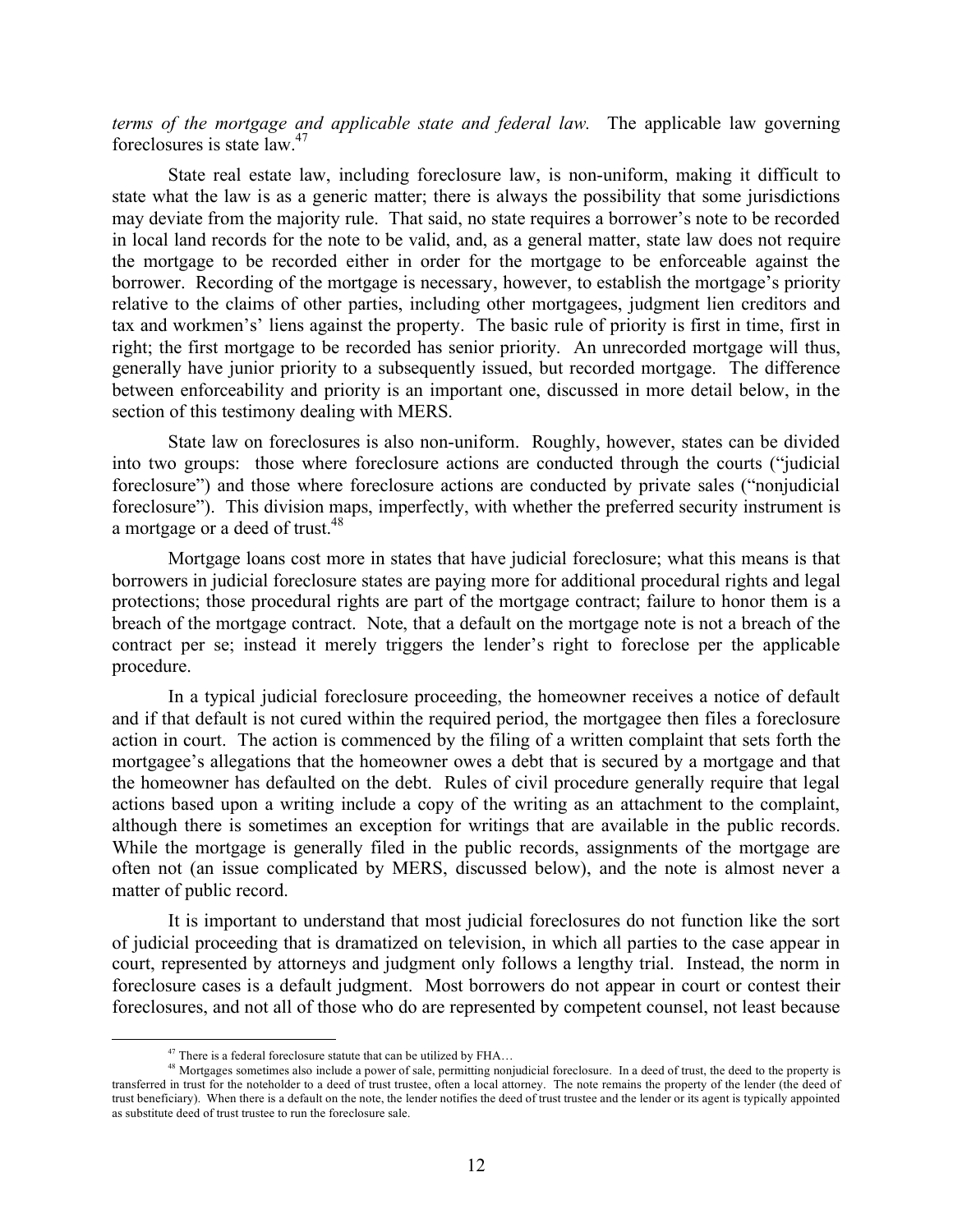of the difficulties in paying for counsel. Most borrowers that the borrower does not contest the foreclosure or appear in court. In most cases, only the lender's attorney appears, and judges routinely dispatch dozens or hundreds of foreclosure cases in a sitting. Homeowners in foreclosure actions are among the most vulnerable of defendants, the least able to insist up on and vindicate their rights, and accordingly the ones most susceptible to abuse of legal process.

### **II. PROCEDURAL PROBLEMS AND FRAUD**

The first type of problems in the mortgage market are what might generously be termed "procedural defects" or "procedural irregularities." There are numerous such problems that have come to light in foreclosure cases. The extent and distribution of these irregularities is not yet known. No one has compiled a complete typology of procedural defects in foreclosures; there are, to use Donald Rumsfeld's phrase, certainly "known unknowns" and well as "unknown unknowns."

#### *A. AFFIDAVITS FILED WITHOUT PERSONAL KNOWLEDGE (ROBOSIGNING)*

Affidavits need to be based on personal knowledge to have any evidentiary effect; absent personal knowledge an affidavit is hearsay and therefore generally inadmissible as evidence. Accordingly, affidavits attest to personal knowledge of the facts alleged therein.

The most common type of affidavit is an attestation about the existence and status of the loan, namely that the homeowner owes a debt, how much is currently owed, and that the homeowner has defaulted on the loan. (Other types of affidavits are discussed in sections II.B. and II.C., *infra*). Such an affidavit is typically sworn out by an employee of a servicer (or sometimes by a law firm working for a servicer). Personal knowledge for such an affidavit would involve, at the very least, examining the payment history for a loan in the servicer's computer system and checking it against the facts alleged in a complaint.

The problem with affidavits filed in many foreclosure cases is that the affiant lacks any personal knowledge of the facts alleged whatsoever. Many servicers, including Bank of America, Citibank, JPMorgan Chase, Wells Fargo, and GMAC, employ professional affiants, some of whom appear to have no other duties than to sign affidavits. These employees cannot possibly have personal knowledge of the facts in their affidavits. One GMAC employee, Jeffrey Stephan, stated in a deposition that he signed perhaps 10,000 affidavits in a month, or approximately 1 a minute for a 40-hour work week.<sup> $49$ </sup> For a servicer's employee to ascertain payment histories in a high volume of individual cases is simply impossible.

When a servicer files an affidavit that claims to be based on personal knowledge, but is not in fact based on personal knowledge, the servicer is committing a fraud on the court, and quite possibly perjury. The existence of foreclosures based on fraudulent pleadings raises the question of the validity of foreclosure judgments and therefore title on properties, particularly if they are still in real estate owned (REO).

<sup>&</sup>lt;sup>49</sup> See Deposition of Jeffrey Stephan, GMAC Mortgage LLC v. Ann M. Neu a/k/a Ann Michelle Perez, No. 50 2008 CA 040805XXXX MB, (15<sup>th</sup> Judicial Circuit, Florida, Dec. 10, 2009) at 7, available at  $\widehat{M}B$ , (15<sup>th</sup> Judicial Circuit, Florida, Dec. 10, 2009) at 7, *available at* http://api.ning.com/files/s4SMwlZXvPu4A7kq7XQUsGW9xEcYtqNMPCm0a2hISJu88PoY6ZNqanX7XK41Fyf9gV8JIHDme7KcFO2cvHqSE McplJ8vwnDT/091210gmacmortgagevsannmneu1.pdf (stating that Jeffrey Stephan, a GMAC employee, signed approximately 10,000 affidavits a month for foreclosure cases).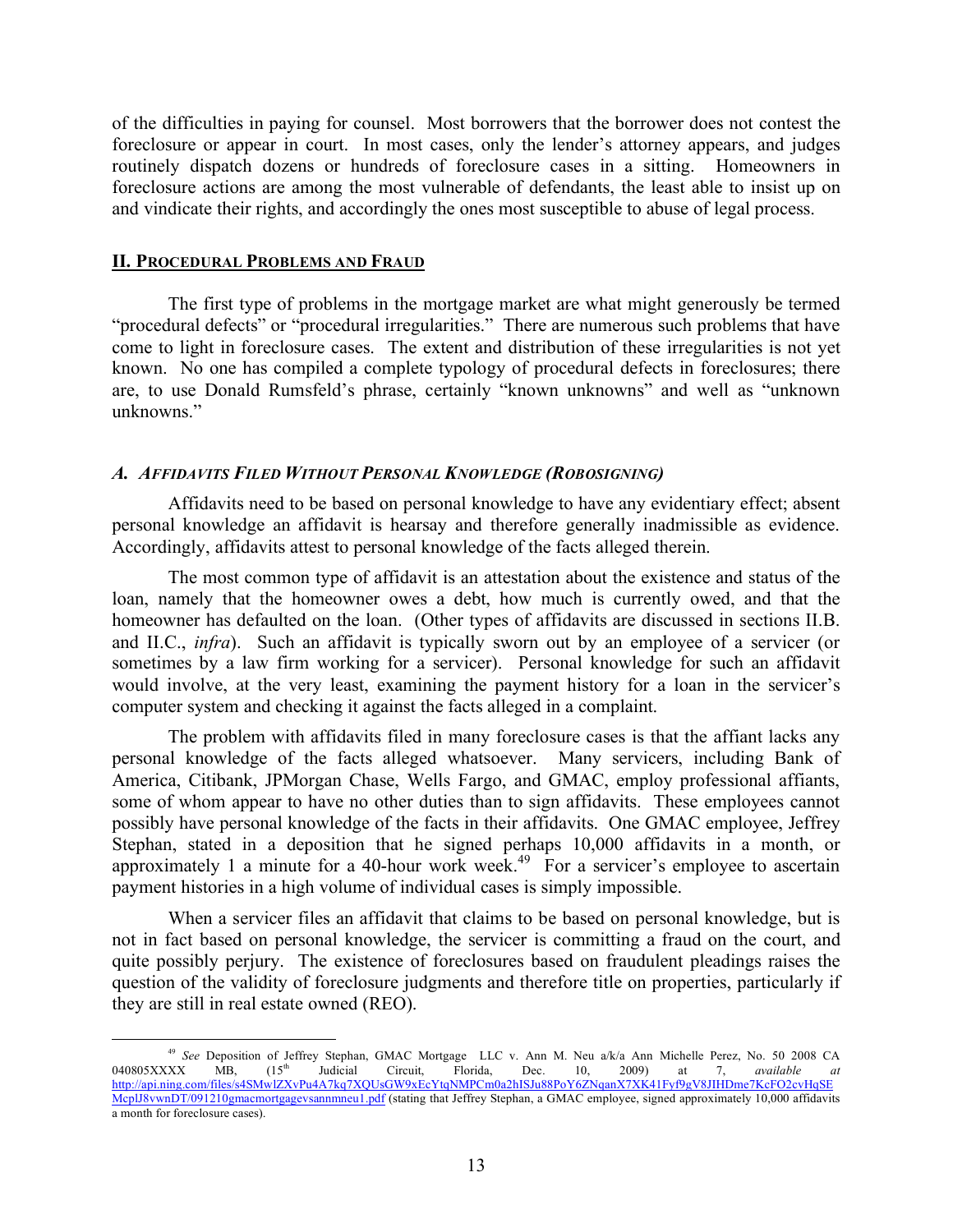### *B. LOST NOTE AFFIDAVITS FOR NOTES THAT ARE NOT LOST*

The plaintiff in a foreclosure action is generally required to produce the note as evidence that it has standing to foreclose. Moreover, under the Uniform Commercial Code, if the note is a negotiable instrument, only a holder of the note (or a subrogee)—that is a party in possession of the note— may enforce the note, as the note is the reified right to payment.<sup>50</sup>

There is an exception, however, for lost, destroyed, or stolen notes, which permits a party that has lost possession of a note to enforce it.<sup>51</sup> If a plaintiff seeks to enforce a lost note, it is necessary "to prove the terms of the instrument" as well as the "right to enforce the instrument."<sup>52</sup> This proof is typically offered in the form of a lost note affidavit that attests to the prior existence of the note, the terms of the note, and that the note has been lost.

It appears that a surprisingly large number of lost note affidavits are filed in foreclosure cases. In Broward County, Florida alone, over 2000 such affidavits were filed in 2008-2009.<sup>53</sup> Relative to the national population, that translates to roughly 116,000 lost note affidavits nationally over the same period.<sup>54</sup>

There are two problems with the filing of many lost note affidavits. First, is a lack of personal knowledge. Mortgage servicers are rarely in possession of the original note. Instead, the original note is maintained in the fireproof vault of the securitization trustee's document custodian. This means that the servicer lacks personal knowledge about whether a note has or has not been lost.<sup>55</sup> Merely reporting a communication from the document custodian would be hearsay and likely inadmissible as evidence.

The second problem is that the original note is frequently not in fact lost. Instead, it is in the document custodian's vault. Servicers do not want to pay the document custodian a fee (of perhaps \$30) to release the original mortgage, and servicers are also wary of entrusting the original note to the law firms they hire. Substitution of counsel is not infrequent on defaulted mortgages, and servicers are worried that the original note will get lost in the paperwork shuffle if there is a change in counsel. When pressed, however, servicers will often produce the original note, months after filing lost note affidavits. The Uniform Commercial Code (UCC) requires that a party seeking to enforce a note be a holder (or subrogee to a holder) or produce evidence that a note has been lost, destroyed, or stolen; the UCC never contemplates an "inconvenience affidavit" that states that it is too much trouble for a servicer to bother obtaining the original note. But that is precisely what many lost note affidavits are effectively claiming.

Thus, many lost note affidavits are doubly defective: they are sworn out by a party that does not and cannot have personal knowledge of the alleged facts and the facts being alleged are often false as the note is not in fact lost, but the servicer simply does not want to bother obtaining it.

<sup>&</sup>lt;sup>50</sup> UCC 3-301; 1-201(b)(21) (defining "holder").<br><sup>51</sup> UCC 3-309. Note that UCC 3-309 was amended in the 2001 revision of Article 3. The revision made it easier to enforce a lost note. Not every state has adopted the 2001 revisions. Therefore, UCC 3-309 is non-uniform law.<br>
<sup>52</sup> UCC 3-309(b).<br>
<sup>53</sup> Cite NY Times.

<sup>&</sup>lt;sup>54</sup> According to the US Census Bureau, Broward County's population is approximately 1.76 million, making it .57% of the total US population of 307 million. Broward does have a significantly higher than average foreclosure rate, roughly 12% over the past two years, according to Core Logic Loan Performance data, making it approximately 3 times the nat

<sup>&</sup>lt;sup>55</sup> The 2001 version of UCC 3-309 permits not only a party that has lost a note but a buyer from such a party to enforce a lost note.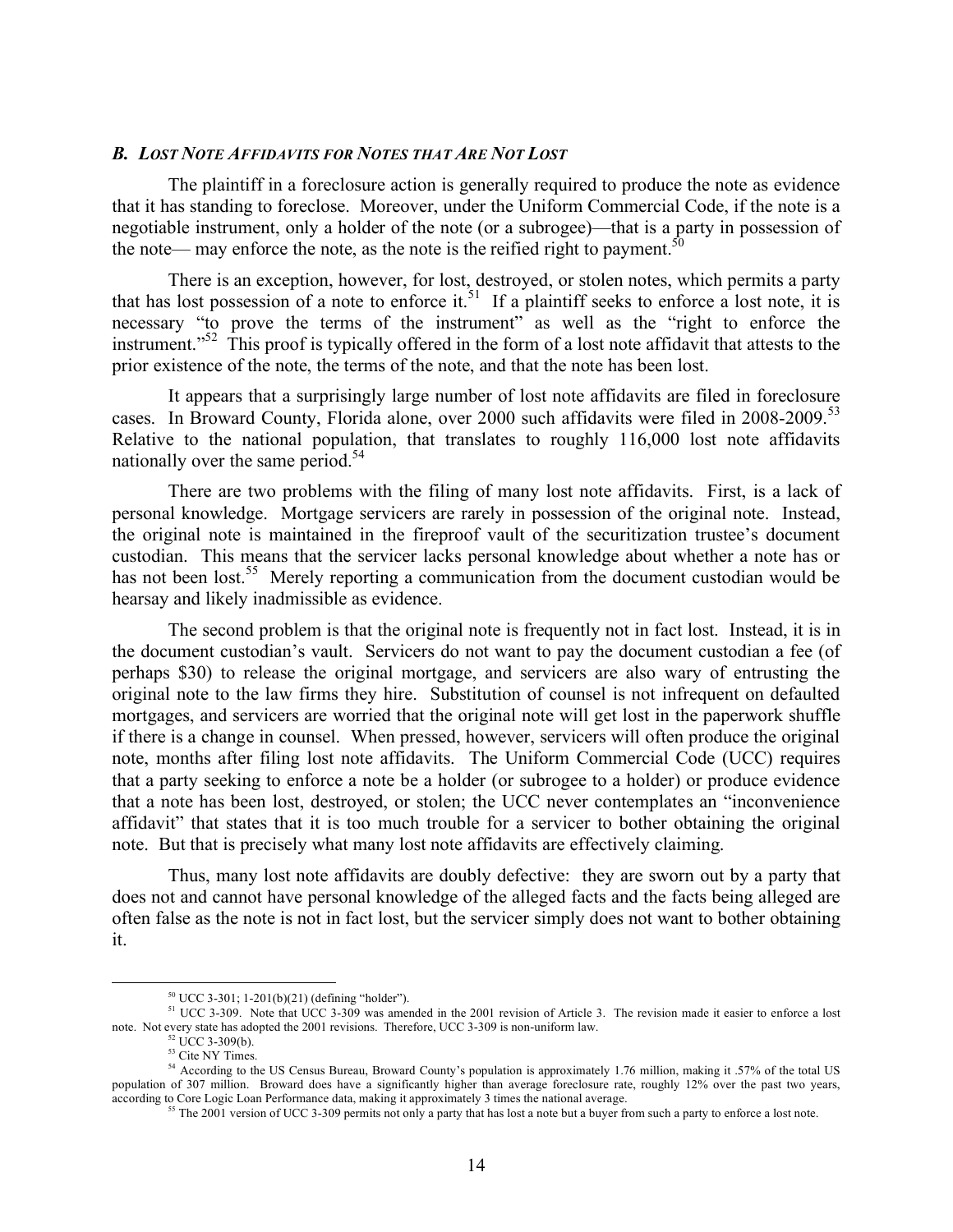### *C. JUNK FEES*

The costs of foreclosure actions are initially incurred by servicers, but servicers recover these fees off the top from foreclosure sale proceeds before MBS investors are paid. This reimbursement structure limits servicers' incentive to rein in costs and actually incentives them to pad the costs of foreclosure. This is done in two ways. First, servicers charge so-called "junk fees" either for unnecessary work or for work that was simply never done. Thus, Professor Kurt Eggert has noted a variety of abusive servicing practices, including "improper foreclosures or attempted foreclosures; imposition of improper fees, especially late fees; forced-placed insurance that is not required or called for; and misuse of escrow funds."56 Servicers' ability to retain foreclosure-related fees has even led them to attempt to foreclose on properties when the homeowners are current on the mortgage or without attempting any sort of repayment plan.<sup>57</sup> Consistently, Professor Katherine Porter has documented that when mortgage creditors file claims in bankruptcy, they generally list amounts owed that are much higher than those scheduled by debtors.<sup>58</sup>

There is also growing evidence of servicers requesting payment for services not performed or for which there was no contractual right to payment. For example, in one particularly egregious case from 2008, Wells Fargo filed a claim in the borrower's bankruptcy case that included the costs of two brokers' price opinions allegedly obtained in September 2005, on a property in Jefferson Parish, Louisiana when the entire Parish was under an evacuation order due to Hurricane Katrina.<sup>59</sup>

Similarly, there is a frequent problem of so-called "sewer summons" issued (or actually not issued) to homeowners in foreclosures. Among the costs of foreclosure actions is serving notice of the foreclosure (a court summons) on the homeowner. There is disturbing evidence that homeowners are being charged for summons that were never issued. These non-delivered summons are known as "sewer summons" after their actual delivery destination.

One way in which these non-existent summons are documented is through the filing of "affidavits of lost summons" by process servers working for the foreclosure attorneys hired by mortgage servicers. A recent article reports that in Duval County, Florida (Jacksonville) the number of affidavits of lost summons has ballooned from 1,031 from 2000-2006 to over 4,000 in the last two years, a suspiciously large increase that corresponds with a sharp uptick in foreclosures.**<sup>60</sup>**

Because of concerns about illegal fees, the United States Trustee's Office has undertaken several investigations of servicers' false claims in bankruptcy $61$  and brought suit against

 <sup>56</sup> Kurt Eggert, *Comment on Michael A. Stegman et al.'s "Preventive Servicing Is Good for Business and Affordable Homeownership Policy": What Prevents Loan Modifications?*, 18 HOUSING POL'Y DEBATE 279 (2007).

<sup>57</sup> Eggert, *Limiting Abuse*, *supra* note 21, at 757.

<sup>58</sup> Katherine M. Porter, *Mortgage Misbehavior*, 87 TEX. L. REV. 121, 162 (2008).

<sup>59</sup> *In re* Stewart, 391 B.R. 327, 355 (Bankr. E.D. La. 2008).

<sup>60</sup> Matt Taibi, *Courts Helping Banks Screw Over Homeowners,* ROLLING STONE, Nov. 25, 2010, *at*  http://www.rollingstone.com/politics/news/17390/232611?RS\_show\_page=7.

<sup>61</sup> Ashby Jones, *U.S. Trustee Program Playing Tough With Countrywide, Others*, LAW BLOG (Dec. 3, 2007, 10:01 AM), http://blogs.wsj.com/law/2007/12/03/us-trustee-program-playing-tough-with-countrywide-others.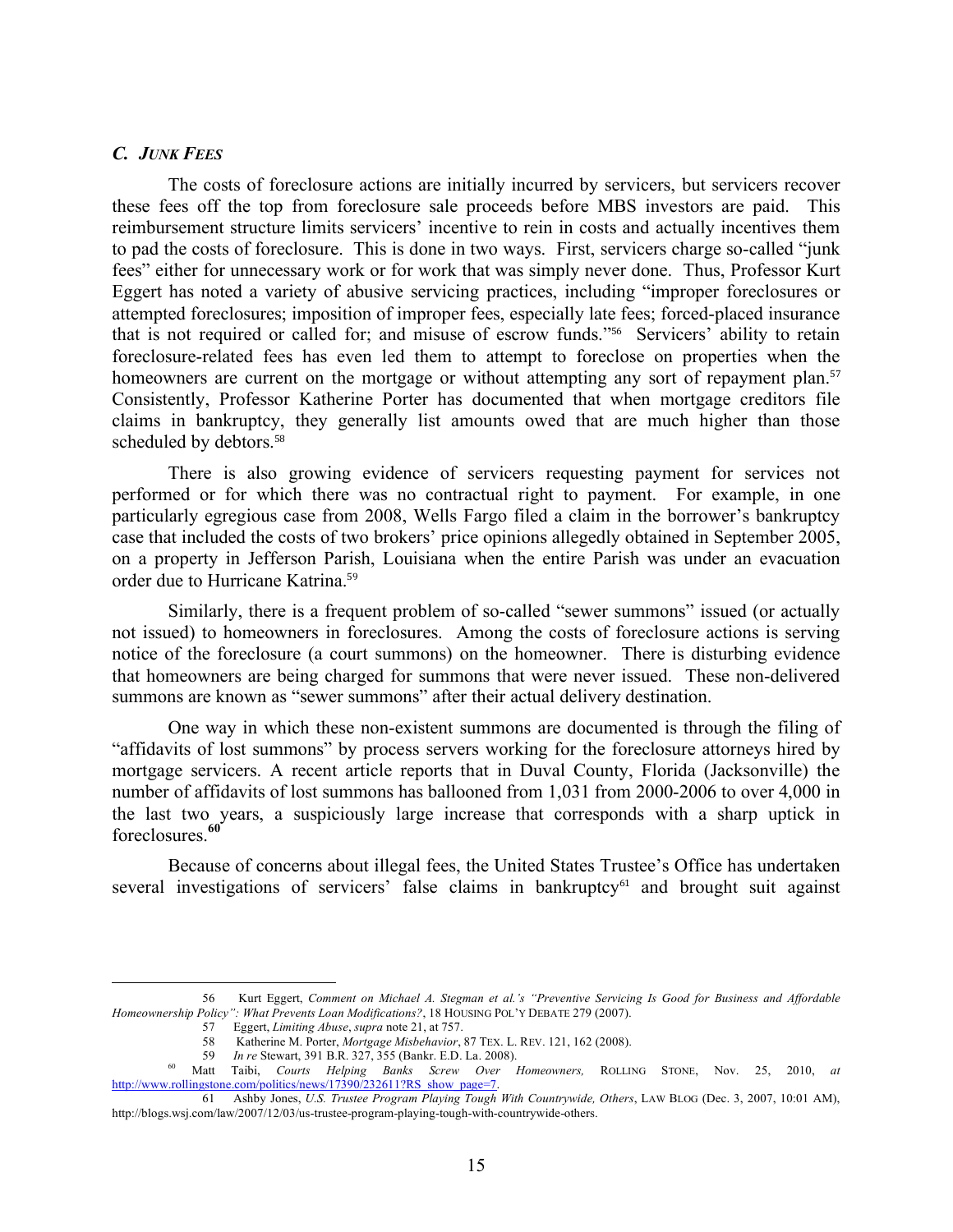Countrywide,62 while the Texas Attorney General has sued American Home Mortgage Servicing for illegal debt collection practices.<sup>63</sup>

The other way in which servicers pad the costs of foreclosure is by in-sourcing their expenses to affiliates at above-market rates. For example, Countrywide, the largest RMBS servicer, force places insurance on defaulted properties with its captive insurance affiliate Balboa.<sup>64</sup> Countrywide has been accused of deliberately extending the time to foreclosure in order to increase the insurance premiums paid to its affiliate, all of which are reimbursable by the trust, before the RMBS investors' claims are paid.<sup>65</sup> Similarly, Countrywide in-sources trustee services in deed of trust foreclosures to its subsidiary Recon Trust.<sup>66</sup>

Thus, in Countrywide's' 2007 third quarter earnings call, Countrywide's President David Sambol emphasized that increased revenue from in-sourced default management functions could offset losses from mortgage defaults.

Now, we are frequently asked what the impact on our servicing costs and earnings will be from increased delinquencies and loss mitigation efforts, and what happens to costs. And what we point out is, as I will now, is that *increased operating expenses in times like this tend to be fully offset by increases in ancillary income in our servicing operation, greater fee income from items like late charges, and importantly from in-sourced vendor functions* that represent part of our diversification strategy, a counter-cyclical diversification strategy such as our businesses involved in foreclosure trustee and default title services and property inspection services.<sup>67</sup>

In June, 2010, Countrywide settled with the FTC for \$108 million on charges that it overcharged delinquent homeowners for default management services. According to the FTC,

Countrywide ordered property inspections, lawn mowing, and other services meant to protect the lender's interest in the property… But rather than simply hire third-party vendors to perform the services, Countrywide created subsidiaries to hire the vendors. The subsidiaries marked up the price of the services charged by the vendors – often by 100% or more – and Countrywide then charged the homeowners the marked-up fees.<sup>68</sup>

Among the accusations brought against Countrywide in a recent investor notice of default filed by the Federal Reserve Bank of New York along with BlackRock and PIMCO, is that Countrywide has been padding expenses via in-sourcing on the 115 trusts covered by the letter.<sup>69</sup>

2008).

 <sup>62</sup> Complaint, Walton v. Countrywide Home Loans, Inc. (*In re* Atchely), No. 05-79232 (Bankr. N.D. Ga. filed Feb. 28,

<sup>63</sup> Complaint, State v. Am. Home Mtg. Servicing, Inc., No. 2010-3307 (Tex. Dist. Ct. 448th Jud. Dist. filed Aug. 30, 2010). <sup>64</sup> Amherst Mortgage Securities, *supra* note **Error! Bookmark not defined.**, at 23. <sup>65</sup> *Id* 

<sup>&</sup>lt;sup>66</sup> Center for Responsible Lending, *Unfair and Unsafe: How Countrywide's irresponsible practices have harmed borrowers and shareholders*, CRL Issue Paper, Feb. 7, 2008, at 6-7.

<sup>67</sup> Transcript, "Countrywide Financial Corporation Q3 2007 Earnings Call," Oct. 26, 2007 (emphasis added) (also mentioning "Our vertical diversification businesses, some of which I mentioned, are counter-cyclical to credit cycles, like the lender-placed property business in Balboa and like the in-source vendor businesses in our loan administration unit.").

<sup>68</sup> FTC, Press Release, June 7, 2010, *Countrywide Will Pay \$108 Million for Overcharging Struggling Homeowners; Loan Servicer Inflated Fees, Mishandled Loans of Borrowers in Bankruptcy*.

<sup>69</sup> Kathy D. Patrick, Letter to Countrywide Home Loan Servicing LP and the Bank of New York, dated Oct. 18, 2010, *available at*  http://www.scribd.com/Bondholders-Letter-to-BofA-Over-Countrywide-Loans-inc-NY-Fed/d/39686107.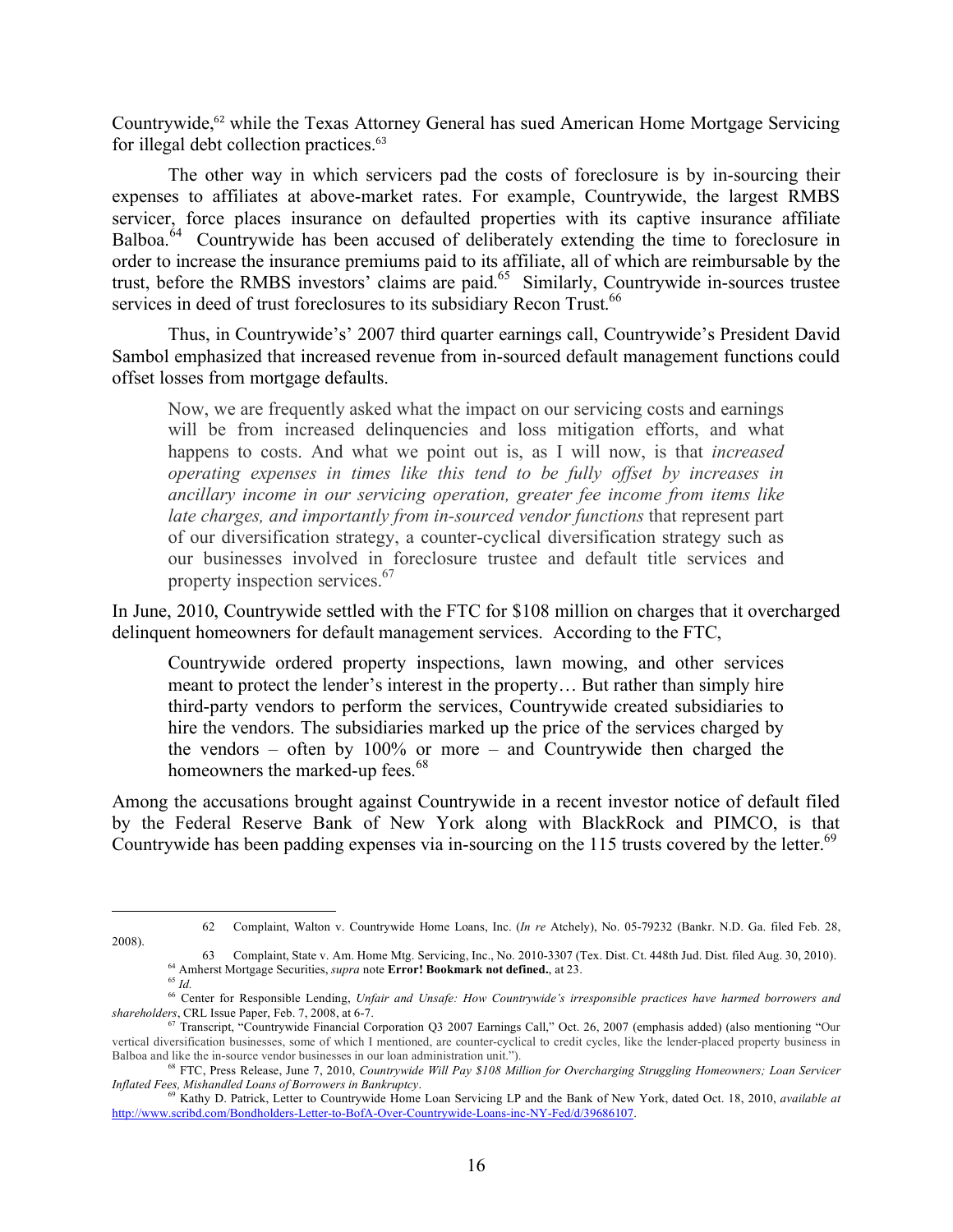Countrywide is hardly the only servicer accused of acting in its interests at the expense of investors. Carrington, another major servicer, also owns the residual tranche on many of the deals it services. Amherst Mortgage Securities has shown that Carrington has been much slower than other servicers to liquidate defaulted loans.70 Delay benefits Carrington both as a servicer and as the residual tranche investor. As a servicer, delay helps Carrington by increasing the number of monthly late fees that it can levy on the loans. These late fees are paid from liquidation proceeds before any of the MBS investors.

As an investor in the residual tranche, Carrington has also been accused of engaging in excessive modifications to both capture late fees and to keep up the excess spread in the deals, as it is paid directly to the residual holders.<sup>71</sup> When loans were mass modified, Carrington benefited as the servicer by capitalizing late fees and advances into the principal balance of the modified loans, which increased the balance on which the servicing fee was calculated. Carrington also benefited as the residual holder by keeping up excess spread in the deals and delaying delinquency deal triggers that restrict payments to residual holders when delinquencies exceed specified levels. Assuming that the residual tranche would be out of the money upon a timely foreclosure, delay means that Carrington, as the residual holder, receives many more months of additional payments on the MBS it holds than it otherwise would.<sup>72</sup>

It is important to emphasize that junk fees on homeowners ultimately come out of the pocket of MBS investors. If the homeowner lacks sufficient equity in the property to cover the amount owed on the loan, including junk fees, then there is a deficiency from the foreclosure sale. As many mortgages are legally or functionally non-recourse, this means that the deficiency cannot be collected from the homeowner's other assets. Mortgage servicers recover their expenses off the top in foreclosure sales, before MBS investors are paid. Therefore, when a servicer lards on illegal fees in a foreclosure, it is stealing from investors such as pension plans and the US government.

#### *D. COMPLAINTS THAT FAIL TO INCLUDE THE NOTE*

Rule of civil procedure generally require that a compliant based on a writing include, as an attachment, a copy of a writing. In a foreclosure action, this means that both the note and the mortgage and any assignments of either must be attached. Beyond the rules of civil procedure requirement, these documents are also necessary as an evidentiary matter to establish that the plaintiff has standing to bring the foreclosure. Some states have exceptions for public records, which may be incorporated by reference, but it is not always clear whether this exception applies in foreclosure actions. If it does, then only the note, which is not a public record, would need to be attached.

<sup>&</sup>lt;sup>70</sup> Amherst Mortgage Insight, 2010, "The Elephant in the Room—Conflicts of Interest in Residential Mortgage Securitizations", pp.<br>22-24, May 20, 2010.

See Amherst Mortgage Insight, "Why Investors Should Oppose Servicer Safe Harbors", April 28, 2009. Excess spread is the difference between the income of the SPV in a given period and its payment obligations on the MBS in that period, essentially the SPV's periodic profit. Excess spread is accumulated to supplement future shortfalls in the SPV's cashflow, but is either periodically released to the residual tranche holder. Generally, as a further protection for senior MBS holders, excess spread cannot be released if certain triggers occur, like a decline

<sup>&</sup>lt;sup>2</sup> Carrington would still have to make servicing advances on any delinquent loans if it stretched out the time before foreclosure, but these advances would be reimbursable, and the reimbursement would come from senior MBS holders, rather than from Carrington, if it were out of the money in the residual.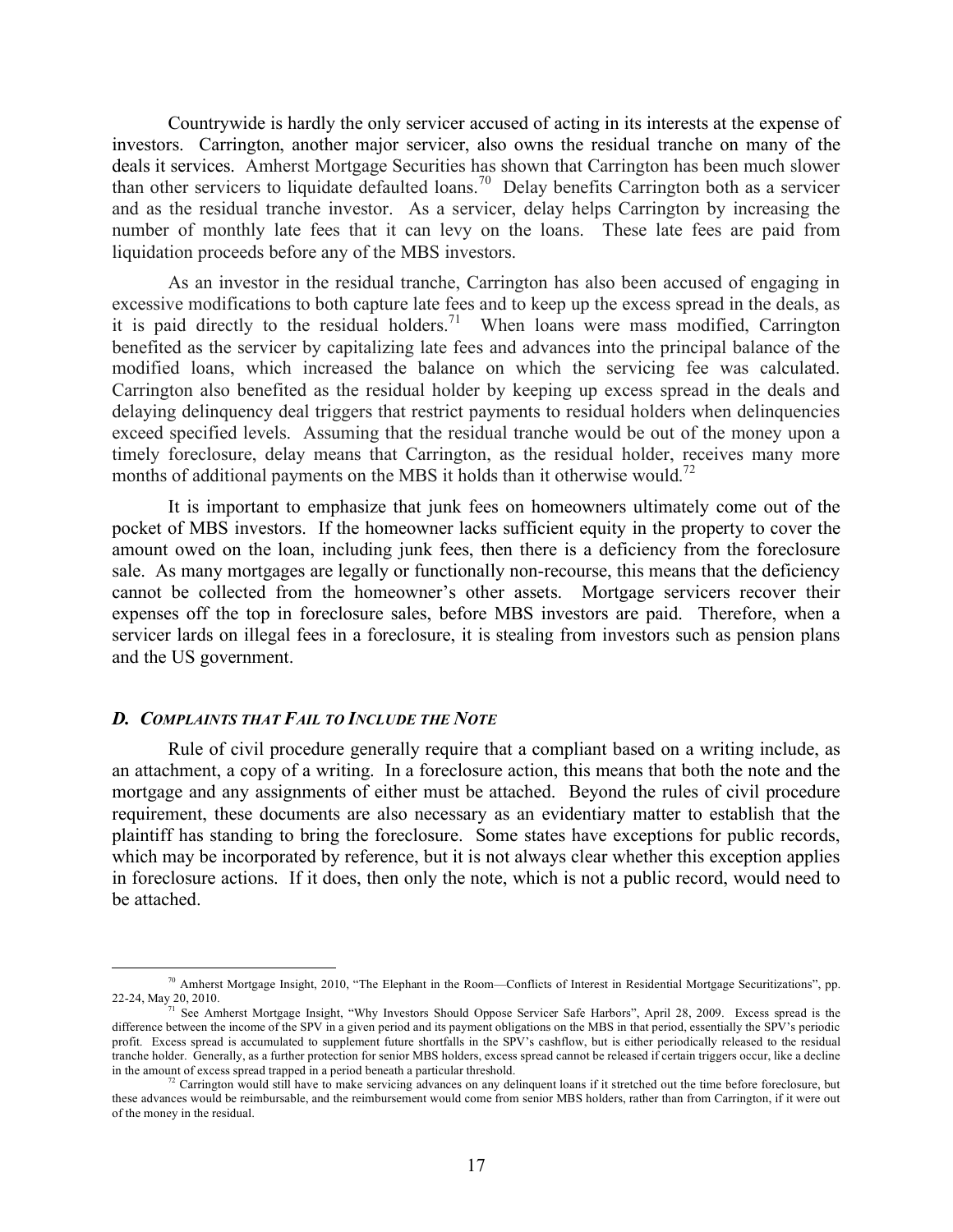Many foreclosure complaints are facially defective and should be dismissed because they fail to attach the note. I have recently examined a small sample of foreclosure cases filed in Allegheny County, Pennsylvania (Pittsburgh and environs) in May 2010. In over 60% of those foreclosure filings, the complaint failed to include a copy of the note. Failure to attach the note appears to be routine practice for some of the foreclosure mill law firms, including two that handle all of Bank of America's foreclosures.

I would urge the Committee to ask Bank of America whether this was an issue it examined in its internal review of its foreclosure practices.

#### *E. COUNTERFEIT AND ALTERED DOCUMENTS AND NOTARY FRAUD*

Perhaps the most disturbing problem that has appeared in foreclosure cases is evidence of counterfeit or altered documents and false notarizations. To give some examples, there are cases in which multiple copies of the "true original note" are filed in the same case, with variations in the "true original note;"73 signatures on note allonges that have clearly been affixed to documents via Photoshop;<sup>74</sup> "blue ink" notarizations that appear in blank ink; counterfeit notary seals;<sup>75</sup> backdated notarizations of documents issued before the notary had his or her commission;<sup>76</sup> and assignments that include the words "bogus assignee for intervening asmts, whose address is XXXXXXXXXXXXXXXXX."77

Most worrisome is evidence that these frauds might not be one-off problems, but an integral part of the foreclosure business. A price sheet from a company called DocEx that was affiliated with LPS, one of the largest servicer support firms, lists prices for various services including the "creation" of notes and mortgages. While I cannot confirm the authenticity of this price sheet or date it, it suggests that document counterfeiting is hardly exceptional in foreclosure cases.

While the fraud in these cases is not always by servicers themselves, but sometimes by servicer support firms or attorneys, its existence should raise serious concerns about the integrity of the foreclosure process. I would urge the Committee to ask the servicer witnesses what steps they have taken to ascertain that they do not have such problems with loans in their servicing portfolios.

#### *G. THE EXTENT OF THE PROBLEM*

The critical question for gauging the risk presented by procedural defects is the extent of the defects. While Federal Reserve Chairman Bernanke has announced that federal bank regulators are looking into the issue and will issue a report this month, I do not believe that it is

Brief of Antonio Ibanez, Defendant-Appellee, US Bank Nat'l Assn, as Trustee for the Structured Asset Securities Corporation Mortgage Pass-Through Certificates, Series 2006-Z v. Ibanez; Wells Fargo Bank, N.A. as Trustee for ABFC 2005-Opt 1 Trust, ABFC Asset Backed Certificates Series 2005-OPT 1, No 10694, (Mass. Sept. 20, 2010), at 10 (detailing 3 different "certified true copies" of a note allonge and of an assignment of a mortgage); http://4closurefraud.org/2010/04/27/foreclosure-fraud-of-the-week-two-original-wet-ink-notes-submittedin-the-same-case-by-the-florida-default-law-group-and-jpmorgan-chase/ (detailing a foreclosure file with two different "original" wet ink notes for the same loan). 74 http://4closurefraud.org/2010/04/08/foreclosure-fraud-of-the-week-poor-photoshop-skills/.

<sup>75</sup> *See* WSTB.com, *at* http://www.wsbtv.com/video/25764145/index.html.

<sup>&</sup>lt;sup>76</sup> Deposition of Cheryl Samons, Deutsche Bank Nat'l Trust Co., as Trustee for Morgan Stanley ABS Capital 1 Inc. Trust 2006-HE4 v. Pierre, No. 50-2008-CA-028558-XXXX-MB (15<sup>th</sup> Judicial Circuit, Florida, May 20, 2009, *available at* http://mattweidnerlaw.com/blog/wp-content/uploads/2010/03/depositionsammons.pdf.

http://www.nassauclerk.com/clerk/publicrecords/oncoreweb/showdetails.aspx?id=809395&m=0&pi=0&ref=search.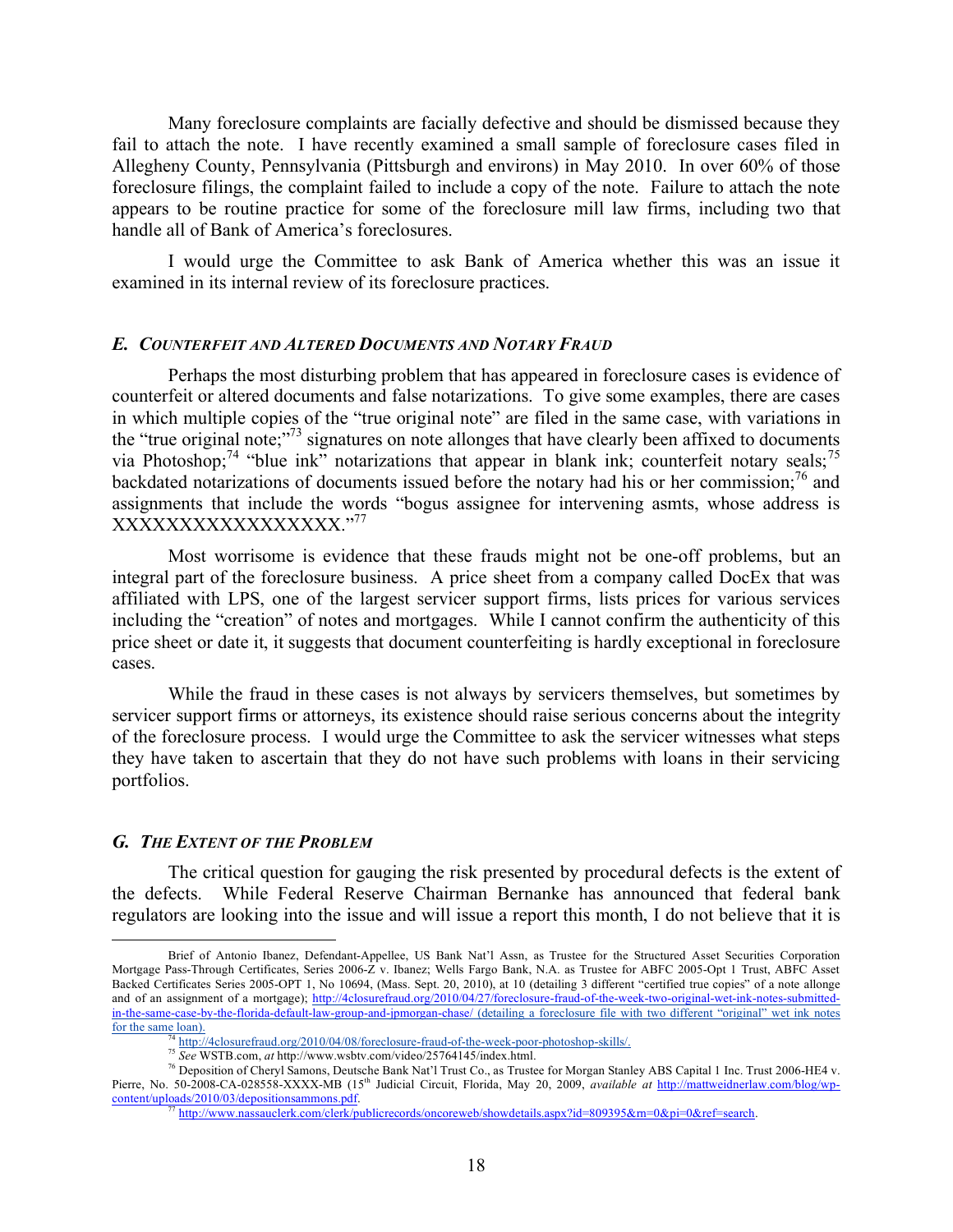within the ability of federal bank regulators to gauge the extent of procedural defects in foreclosure cases. To do so would require, at the very least, an extensive sampling of actual foreclosure filings and their examination by appropriately trained personnel. I am unaware of federal bank regulators undertaking an examination of actual foreclosure filings, much less having a sufficient cadre of appropriately trained personnel. Bank examiners lack the experience or training to evaluate legal documents like foreclosure filings. Therefore, any statement put forth by federal regulators on the scope of procedural defects is at best a guess and at worse a parroting of the "nothing to see here folks" line that has come from mortgage servicers.

I would urge the Committee to inquire with federal regulators as to exactly what steps they are taking to examine foreclosure irregularities and how they can be sure that those steps will uncover the extent of the problem. Similarly, I would urge the Committee to ask the servicer witnesses what specific irregularities they examined during their self-imposed moratoria and by what process. It defies credulity that a thorough investigation of all the potential problems in foreclosure paperwork could be completed in a month or two, much less by servicers that have taken so long to do a small number of loan modifications.

### **III. CHAIN OF TITLE PROBLEMS**

A second problem and potentially more serious problem relating to standing to foreclose is the issue of chain of title in mortgage securitizations.<sup>78</sup> As explained above, securitization involves a series of transfers of both the note and the mortgage from originator to sponsor to depositor to trust. This particular chain of transfers is necessary to ensure that the loans are "bankruptcy remote" once they have been placed in the trust, meaning that if any of the upstream transferors were to file for bankruptcy, the bankruptcy estate could not lay claim to the loans in the trust by arguing that the transaction was not a true sale, but actually a secured loan.<sup>79</sup> Bankruptcy remoteness is an essential component of private-label mortgage securitization deals, as investors want to assume the credit risk solely of the mortgages, not of the mortgages' originators or securitization sponsors. Absent bankruptcy remoteness, the economics of mortgage securitization do not work in most cases.

Recently, arguments have been raised in foreclosure litigation about whether the notes and mortgages were in fact properly transferred to the securitization trusts. This is a critical issue because the trust has standing to foreclose if, and only if it is the mortgagee. If the notes and mortgages were not transferred to the trust, then the trust lacks standing to foreclose. There are several different theories about the defects in the transfer process; I do not attempt to do justice to any of them in this testimony.

 $78$  Chain of title problems appear to be primarily a problem for private-label securitization, not for agency securitization because even if title were not properly transferred for Agency securities, it would have little consequence. Investors would not have incurred a loss as the result of an ineffective transfer, as their MBS are guaranteed by the GSEs or Ginnie Mae, and when a loan in an Agency pool defaults, it is removed from the pool and the owned by the GSE or Ginnie Mae, which is then has standing to foreclose.

 $79$  Bankruptcy remote has a second meaning, namely that the trust cannot or will not file of bankruptcy. This testimony uses bankruptcy remote solely in the sense of whether the trust's assets could be clawed back into a bankruptcy estate via an equity of redemption. The Uniform Commercial Code permits a debtor to redeem collateral at face value of the debt owed. If a pool of loans bore a now-above-market interest rate, the pool's value could be above the face value of the debt owed, making redemption economically attractive.

It can be very difficult to distinguish true sales from secured loans. For example, a sale and repurchase agreement (a repo) is economically identical to a secured loan from the repo buyer to the repo seller, secured by the assets being sold.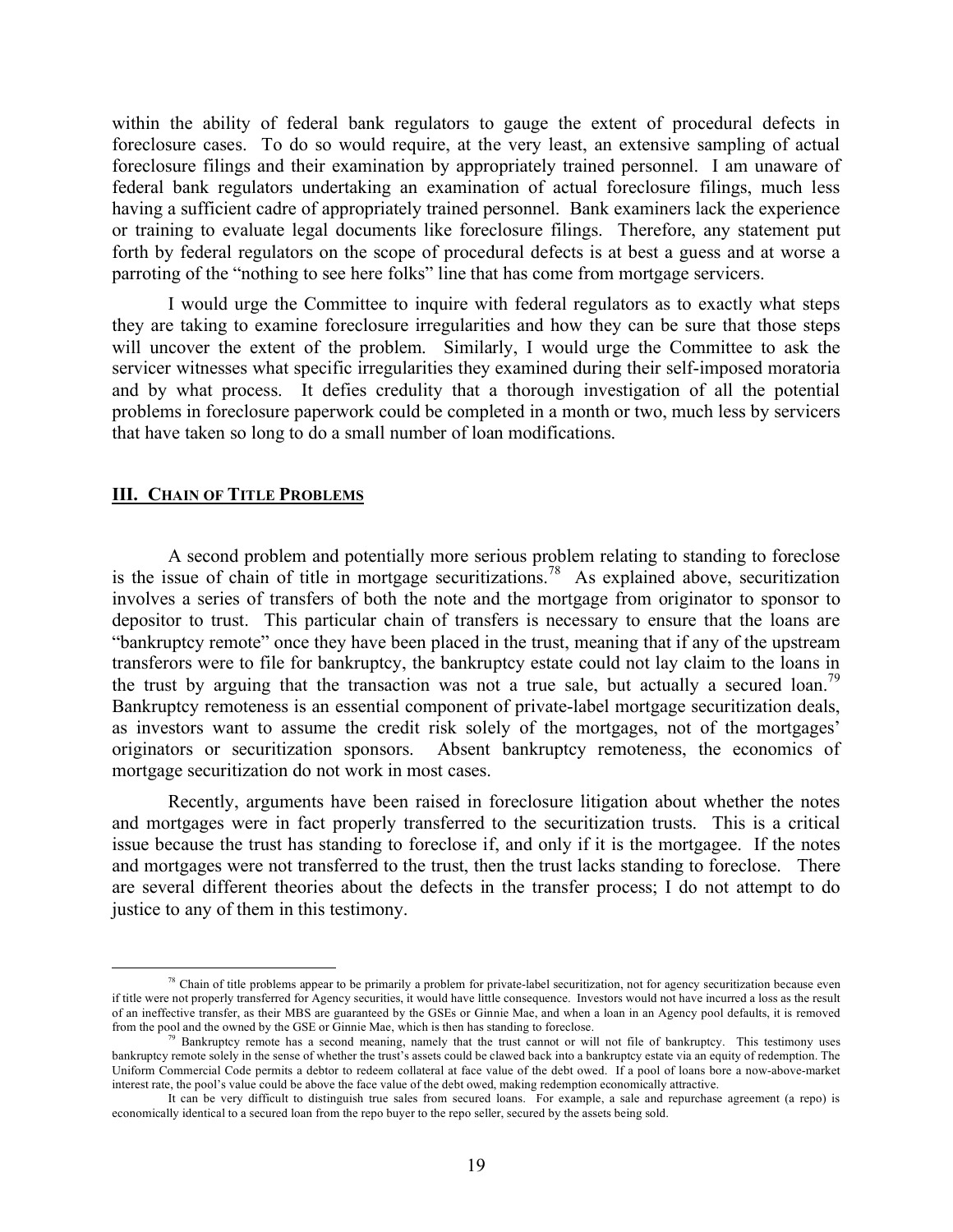While the chain of title issue has arisen first in foreclosure defense cases, it also has profound implications for MBS investors. If the notes and mortgages were not properly transferred to the trusts, then the mortgage-backed securities that the investors' purchased were in fact *non-mortgage-backed securities*. In such a case, investors would have a claim for the rescission of the  $MBS$ ,<sup>80</sup> meaning that the securitization would be unwound, with investors receiving back their original payments at par (possibly with interest at the judgment rate). Rescission would mean that the securitization sponsor would have the notes and mortgages on its books, meaning that the losses on the loans would be the securitization sponsor's, not the MBS investors, and that the securitization sponsor would have to have risk-weighted capital for the mortgages. If this problem exists on a wide-scale, there is not the capital in the financial system to pay for the rescission claims; the rescission claims would be in the trillions of dollars, making the major banking institutions in the United States would be insolvent.

The key questions for evaluating chain of title are what method of transferring notes and mortgages is actually supposed to be used in securitization and whether that method is legally sufficient both as a generic matter and as applied. There is a surprising degree of legal uncertainty over these issues, even among banks' attorneys; different arguments appear in different litigation. The following section outlines the potential methods of transfer and some of the issues that arise regarding specific methods. It is critical to emphasize that the law is not settled on most of the issues regarding securitization transfers; instead, these issues are just starting to be litigated.

### *A. TRANSFERS OF NOTES AND MORTGAGES*

As a generic matter, a note can be transferred in one of four methods:

- (1) the note can be sold via a contract of sale, which would be governed by the common law of contracts.
- (2) if the note is a negotiable instrument, it could be negotiated, meaning that it would be transferred via endorsement and delivery, with the process governed by Article 3 of the Uniform Commercial Code (UCC). The endorsement
- (3) the note could be converted into an electronic note and transferred according to the provisions of the federal E-SIGN Act.<sup>81</sup>
- (4) The note could be sold pursuant to UCC Article 9. In 49 states (South Carolina being the exception), Article 9 provides a method for selling a promissory note, which requires that there be an authenticated (signed) agreement, value given, and that the seller have rights in the property being transferred.<sup>82</sup> This process is very similar to a common law sale.

<sup>80</sup> This claim would not be a putback claim necessarily, but could be brought as a general contract claim. It could not be brought as a securities law claim under section 11 of the Securities Act of 1933 because the statute of limitations for rescission has expired on all PLS. 81 15 U.S.C. § 7021.

<sup>&</sup>lt;sup>82</sup> UCC 9-203. The language of Article 9 is abstruse, but UCC Revised Article 1 defines "security interest" to include the interest of a buyer of a promissory note. UCC 1-201(b)(35). Article 9's definition of "debtor" includes a seller of a promissory note, UCC 9-102(a)(28)(B ), and "secured party" includes a buyer of a promissory note, UCC 9-102(a)(72)(D). Therefore UCC 9-203, which would initially appear to address the attachment (enforceability) of a security interest also covers the sale of a promissory note. South Carolina has not adopted the revised Article 1 definition of security interest necessary to make Article 9 apply to sales of promissory notes.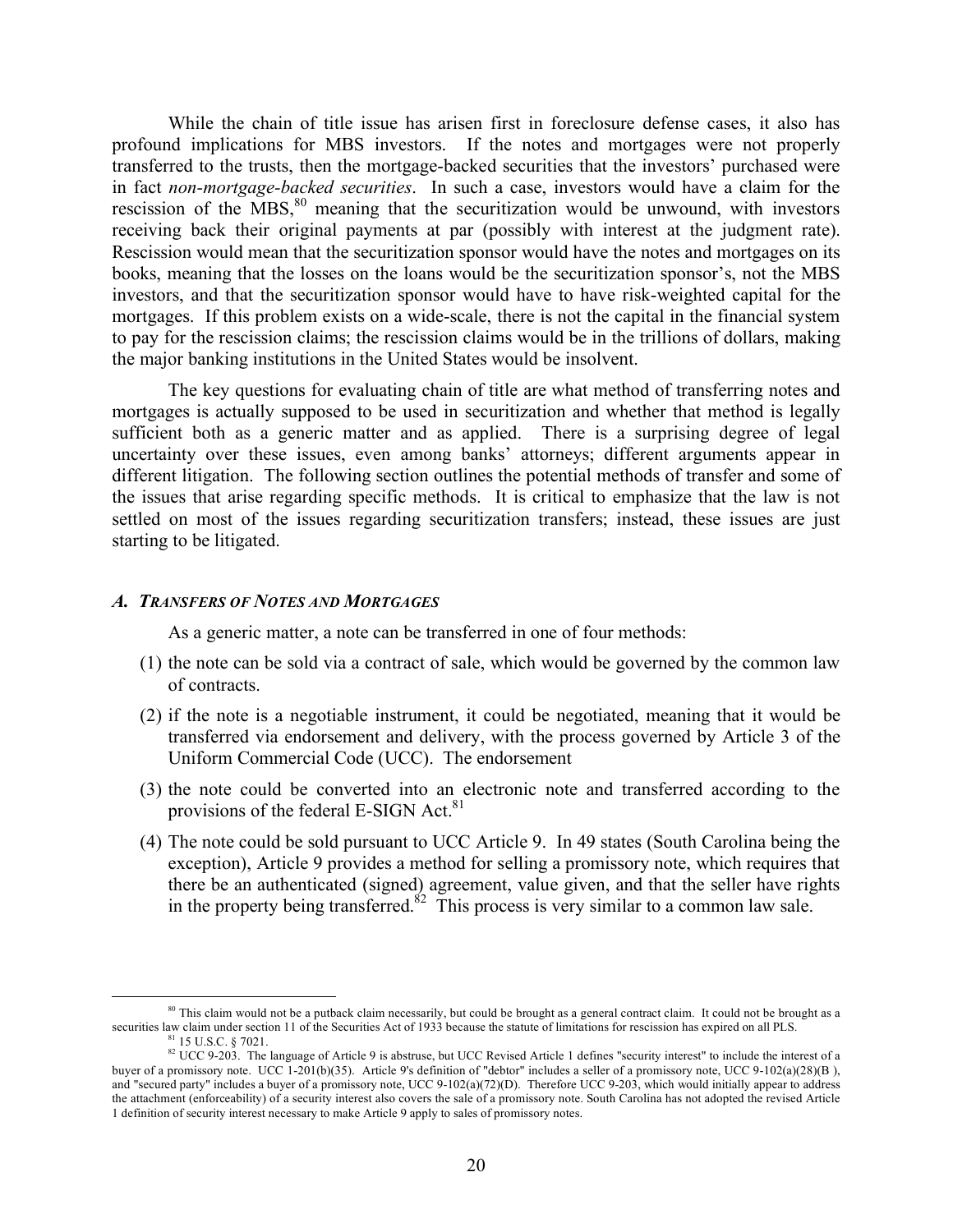There is general agreement that as a generic method, any of these methods of transfer would work to effectuate a transfer of the note. No method is mandatory. Whether or not the chosen process was observed in practice, is another matter, however.<sup>83</sup>

There are also several conceivable ways to transfer mortgages, but there are serious doubts about the validity of some of the methods:

- (1) the mortgage could be assigned through the traditional common law process, which would require a document of assignment.
	- a. There is general consensus that this process works.
- (2) the mortgage could be negotiated.
	- a. This method of transfer is of questionable effectiveness. A mortgage is not a negotiable instrument, and concepts of negotiability do not fit well with mortgages. For example, if a mortgage were negotiated in blank, it should become a "bearer mortgage," but this concept is utterly foreign to the law, not least as the thief of a bearer mortgage would have the ability to enforce the mortgage (absent equitable considerations). Similarly, with a bearer mortgage, a homeowner could never figure out who would be required to grant a release of the mortgage upon payoff. And, in many states (so-called title theory states), a mortgage is considered actual ownership of real property, and real property must have a definite owner (not least for taxation purposes).
- (3) the mortgage could "follow the note" per common law.
	- a. Common law is not settled on this point. There are several instances where the mortgage clearly does not follow the note. For example, the basic concept of a deed of trust is that the security instrument and the note are separated; the deed of trust trustee holds the security, while the beneficiary holds the note. Likewise, the mortgage follows the note concept would imply that the theft of a note also constitutes theft of a mortgage, thereby giving to a thief more than the thief was able to actually steal. Another situation would be where a mortgage is given to a guarantor of a debt. The mortgage would not follow the debt, but would (at best) follow the guarantee. And finally, the use of MERS, a recording utility, as original mortgage (a/k/a MOM) splits the note and the mortgage. MERS has no claim to the note, but MERS is the mortgagee. If taken seriously, MOM means that the mortgage does not follow the note. While MERS might claim that MOM just means that the beneficial interest in the mortgage follows the note, a transfer of the legal title would violate a bankruptcy stay and would constitute a voidable preference if done before bankruptcy.
- (4) the mortgage could "follow the note" if it is an Article 9 transfer. $84$

<sup>83</sup> Note that common law sales and Article 9 sales do not affect the enforceability of the note against the obligor on the note. UCC 9-308, Cmt.6, Ex. 3 ("Under this Article, attachment and perfection of a security interest in a secured right to payment do not of themselves affect the obligation to pay. For example, if the obligation is evidenced by a negotiable note, then Article 3 dictates the person to whom the maker must pay to discharge the note and any lien security it."). UCC Article 3 negotiation and E-SIGN do affect enforceability as they enable a buyer for value in good faith to be a holder in due course and thereby cut off some of the obligor's defenses that could be raised against the seller. UCC 3- 305, 3-306; 15 U.S.C. § 7021(d).

 $^{84}$  UCC 9-203(g). If the transfer is not an Article 9 transfer, then the Article 9 provision providing that the mortgage follows the note would not apply.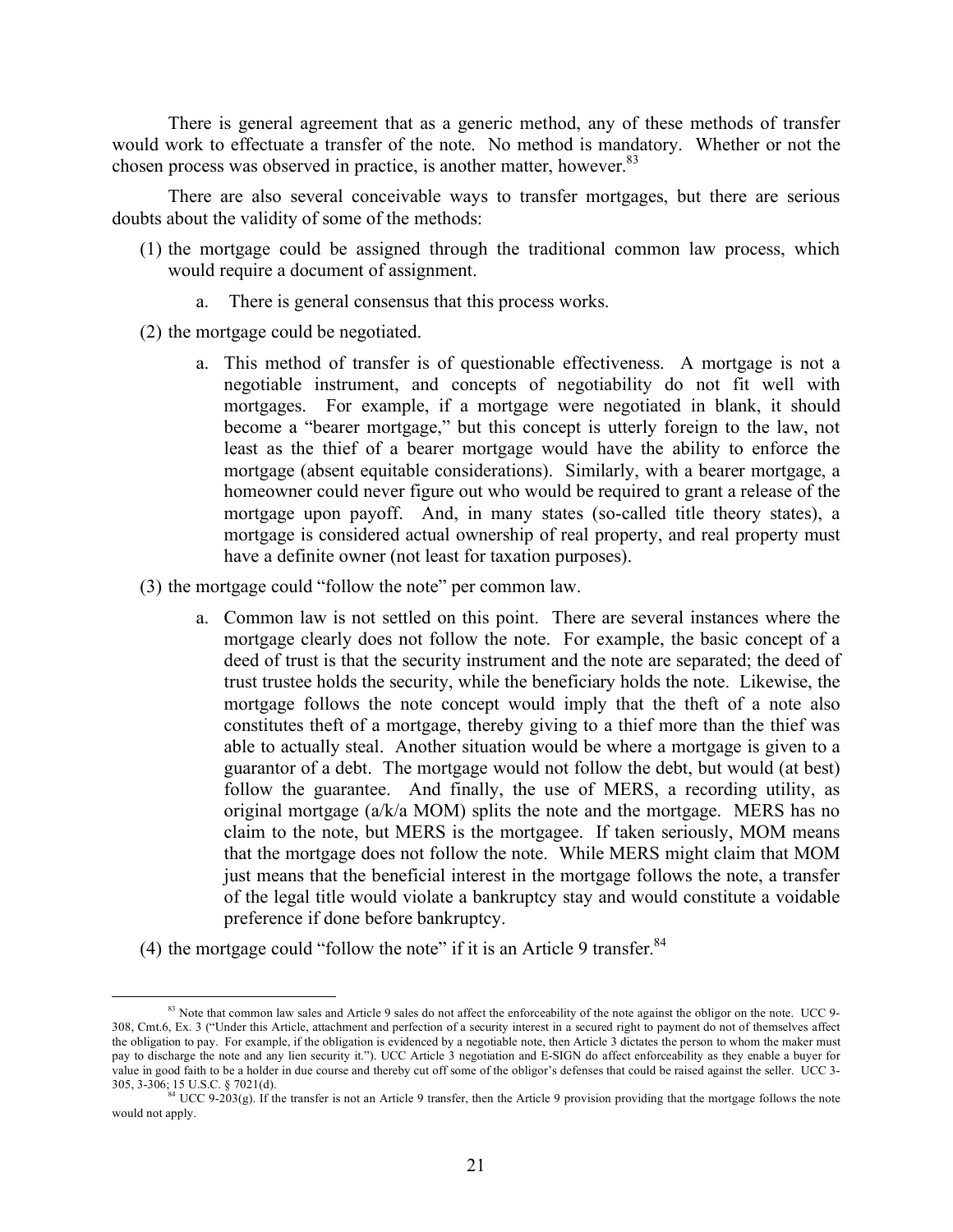a. There is consensus that this process would work *if* Article 9 governs the transfer of the note.

Ultimately, there is lack of consensus as to the method of transfer that is actually employed in securitization transactions. In theory, the proper method should be UCC Article 9 transfer process was adopted as part of the 2001 revision of Article 9 with the apparent goal of facilitating securitization transactions. Parties are free, however, to contract around the UCC.<sup>85</sup> That is precisely what pooling and servicing agreements (PSAs) appear to do. PSAs provide a recital of a transfer of the notes and loans to the trust and then they further require that the as they set forth specific requirements regarding the transfer of the notes and mortgages, namely that there be a complete chain of endorsements followed by either a specific endorsement to the trustee or an endorsement in blank.<sup>86</sup> The reason for this additional requirement is to provide a clear evidentiary basis for all of the transfers in the chain of title in order to remove any doubts about the bankruptcy remoteness of the assets transferred to the trust. Absent a complete chain of endorsements, it could be argued that the trust assets were transferred directly from the originator to the trust, raising the concern that if the originator filed for bankruptcy, the trust assets could be pulled back into the originator's bankruptcy estate.

As PSAs are trust documents, they must be followed punctiliously. Moreover, most RMBS are issued by New York common law trusts, and well-established New York law provides that a transaction that does not accord with the trust documents is void.<sup>87</sup> Therefore, the key question is whether transfers to the trusts complied with PSAs. It appears that in recent years mortgage securitizers started to cut corners in order to deal with the increased deal volume they faced during the housing bubble, and they ceased to comply with the PSA requirements in many cases. Thus, in many cases, the notes contain either a single endorsement in blank or no endorsement whatsoever, rather than the chain of endorsements required by the PSA and critical for ensuring the trust's assets' bankruptcy remoteness.

It bears emphasis that the validity of transfers to the trusts is an unsettled legal issue. But if the transfers were invalid, they cannot likely be corrected because of various timeliness requirements in the PSAs.

## **IV. YES, BUT WHO CARES? THESE ARE ALL DEADBEATS**

A common response from banks about the problems in the securitization and foreclosure process is that it doesn't matter as the borrower still owes on the loan and has defaulted. This "No Harm, No Foul" argument is that homeowners being foreclosed on are all a bunch of deadbeats, so who really cares about due process? As JPMorganChase's CEO Jamie Dimon put it "for the most part by the time you get to the end of the process we're not evicting people who deserve to stay in their house."88

Mr. Dimon's logic condones vigilante foreclosures: so long as the debtor is delinquent, it does not matter who evicts him or how. But that is not how the legal system works. A

<sup>&</sup>lt;sup>85</sup> UCC 1-203.<br><sup>86</sup> This provision is general found in section 2.01 of PSAs.<br><sup>87</sup> NY E.P.T.L. § 7-2.4.

<sup>&</sup>lt;sup>88</sup> Tamara Keith & Renee Montaigne, *Sorting Out the Banks' Foreclosure Mess*, NPR, Oct. 15, 2010.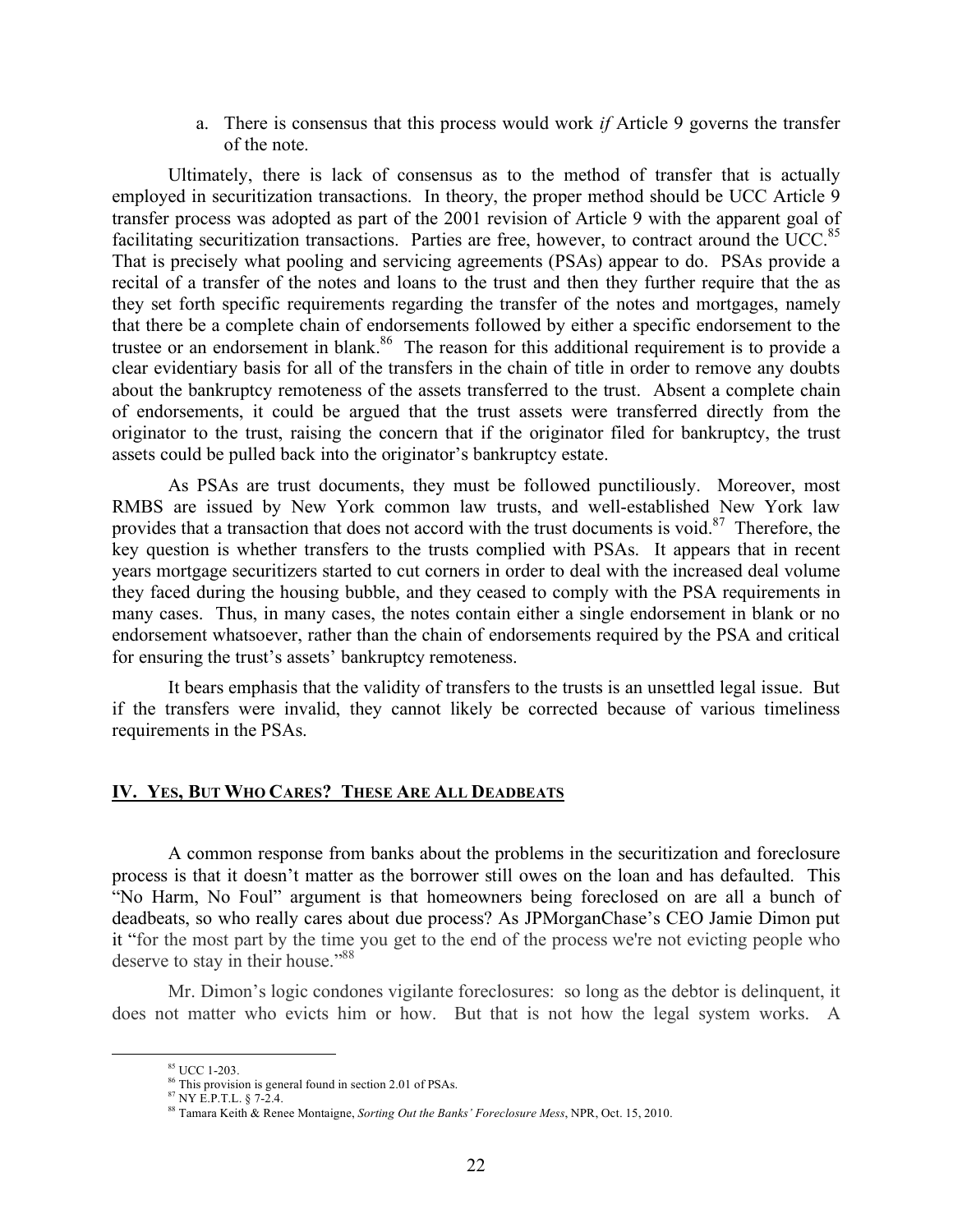homeowner who defaults on a mortgage doesn't have a right to stay in the home if the proper mortgagee forecloses, but any old stranger cannot take the law into his own hands and kick a family out of its home. That right is reserved solely for the proven mortgagee.

Irrespective of whether a debt is owed, there are rules about who can collect that debt and how. The rules of real estate transfers and foreclosures have some of the oldest pedigrees of any laws. They are the product of centuries of common law wisdom, balancing equities between borrowers and lenders, ensuring procedural fairness and protecting against fraud.

The most basic rule of real estate law is that only the mortgagee may foreclosure. Evidence and process in foreclosures are not mere technicalities nor are they just symbols of rule of law. They are a paid-for part of the bargain between banks and homeowners. Mortgages in states with judicial foreclosures cost more than mortgages in states without judicial oversight of the foreclosure process.89 This means that homeowners in judicial foreclosure states are buying procedural protection along with their homes, and the banks are being compensated for it with higher interest rates. Banks and homeowners bargained for legal process, and rule of law, which is the bedrock upon which markets are built function, demands that the deal be honored.

Ultimately the "No Harm, No Foul," argument is a claim that rule of law should yield to banks' convenience. To argue that problems in the foreclosure process are irrelevant because the homeowner owes *someone* a debt is to declare that the banks are above the law.

### **V. CONCLUSION**

The foreclosure process is beset with problems ranging from procedural defects that can be readily cured to outright fraud to the potential failure of the entire private label mortgage securitization system.

In the best case scenario, the problems in the mortgage market are procedural defects and they will be remedied within reasonably quickly (perhaps taking around a year). Remedying them will extend the time that properties are in foreclosure and increase the shadow housing inventory, thereby driving down home prices. The costs of remedying these procedural defects will also likely be passed along to future mortgage borrowers, thereby frustrating attempts to revive the housing market and the economy through easy monetary policy.

In the worst case scenario, there is systemic risk, as there could be a complete failure of loan transfers in private-label securitization deals in recent years, resulting in trillions of dollars of rescission claims against major financial institutions. This would trigger a wholesale financial crisis.

Perhaps the most important lesson from 2008 is the need to be ahead of the ball of systemic risk. This means (1) ensuring that federal regulators do a serious investigation as discussed in this testimony above and (2) considering the possible legislative response to a crisis. The sensible course of action here is to avoid gambling on unsettled legal issues that could have systemic consequences. Instead, we should recognize that stabilizing the housing market is the

<sup>&</sup>lt;sup>89</sup> See Karen Pence, *Foreclosing on Opportunity: State Laws and Mortgage Credit*, 88 REV. ECON. & STAT. 177 (2006) (noting that the availability—and hence the cost—of mortgages in states with judicial foreclosure proceedings is greater than in states with non-judicial foreclosures).